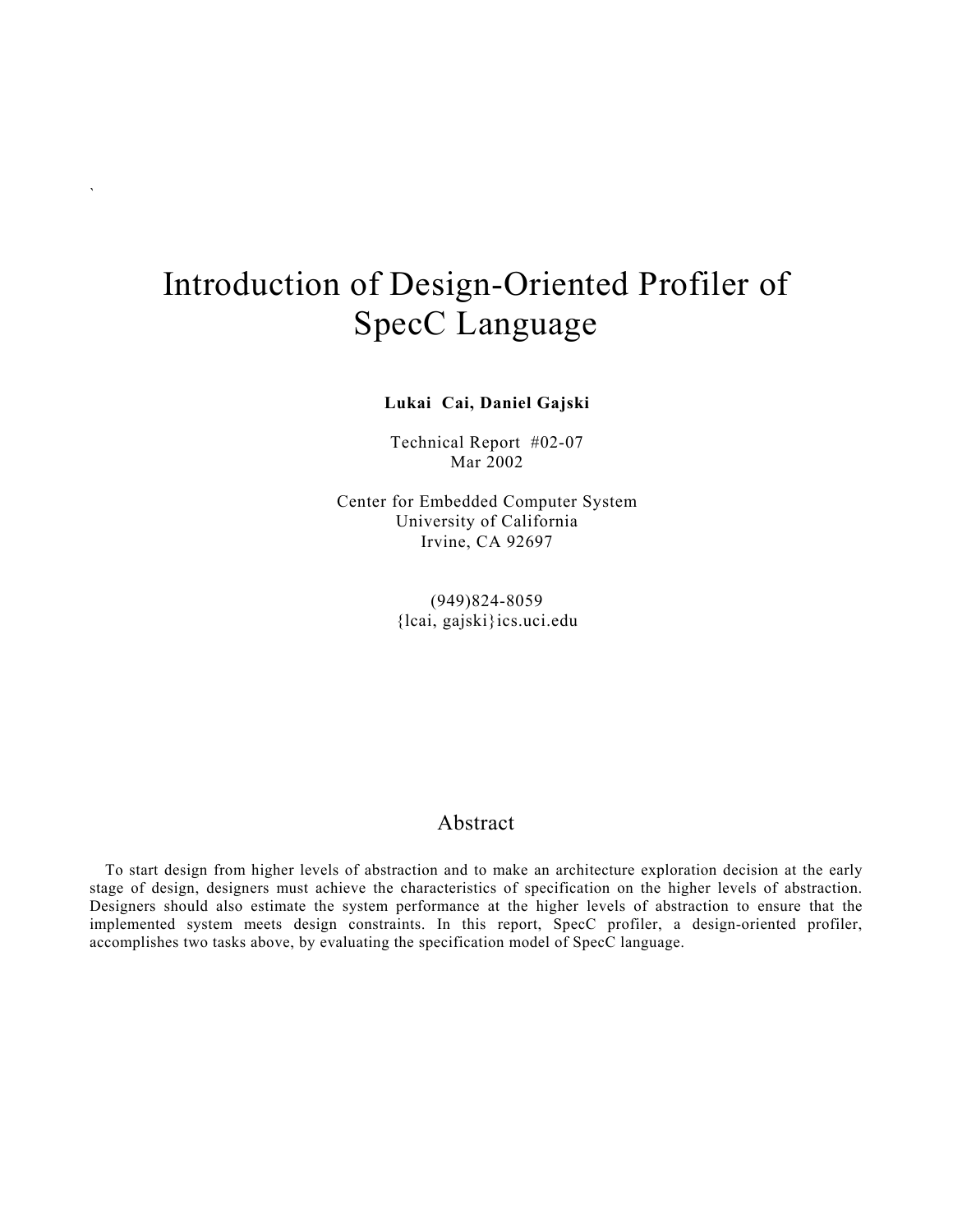## Index

| 1              |  |
|----------------|--|
| 2              |  |
| 3              |  |
| $\overline{4}$ |  |
| 4 1            |  |
| 4.2            |  |
| 4.2.1          |  |
| 4 2 2          |  |
| 4.2.3          |  |
|                |  |
|                |  |
| 4.2.4          |  |
|                |  |
| 4.2.4.2        |  |
| 4.2.4.3        |  |
| 4.2.4.4        |  |
|                |  |
| 4.3.1          |  |
| 4.3.2          |  |
| 4.4            |  |
| 4.4.2          |  |
| 5              |  |
| 5.1            |  |
| 5.2            |  |
| 5.3            |  |
| 531            |  |
|                |  |
|                |  |
| 5.3.2          |  |
| 5321           |  |
| 5.3.2.2        |  |
| 5.3.2.3        |  |
|                |  |
| 5.3.3          |  |
| 6              |  |
|                |  |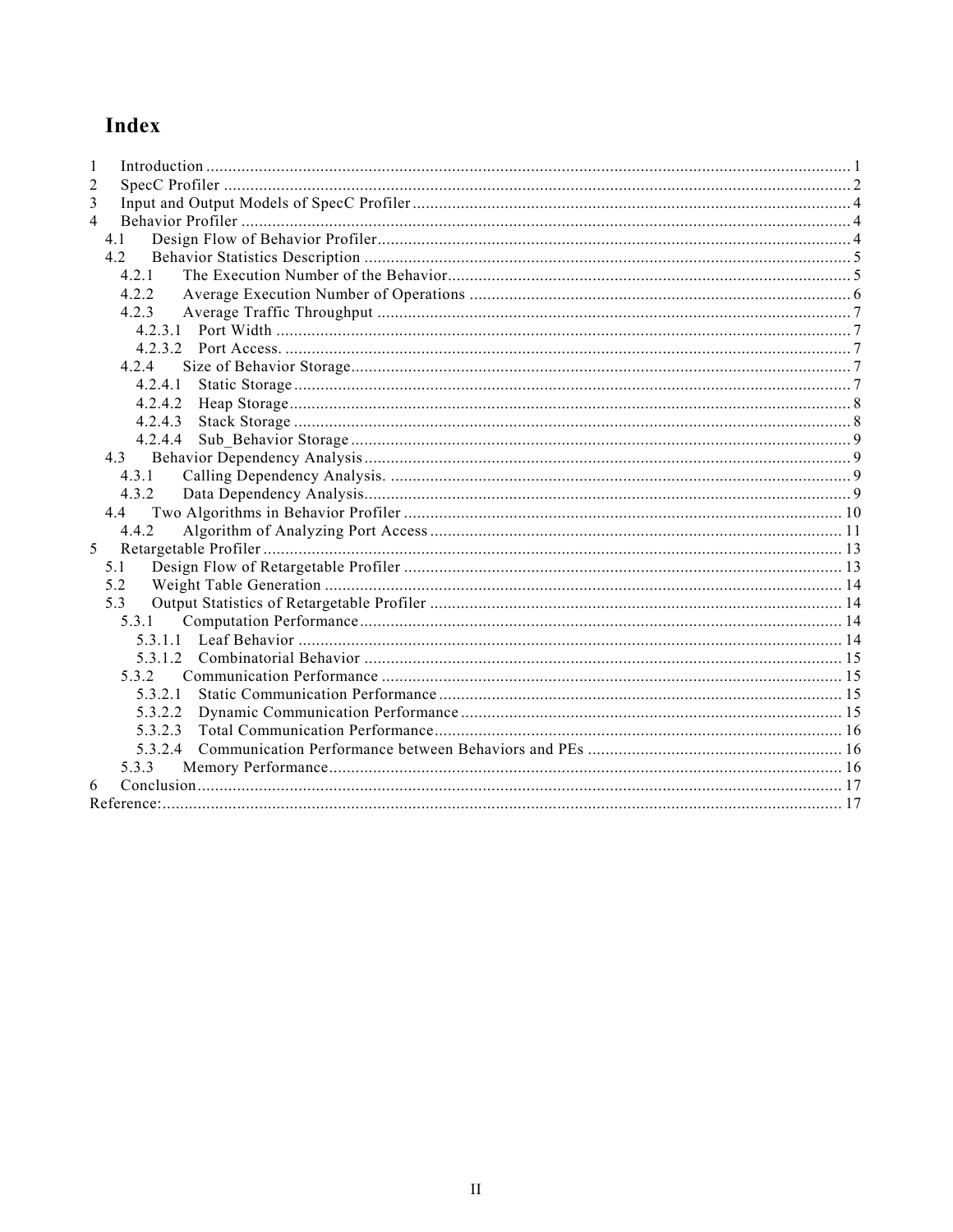## **List of Figures**

| Figure 1: Design flow of SpecC methodology of refining from <i>specification model</i> to <i>architecture model</i> 2 |  |
|-----------------------------------------------------------------------------------------------------------------------|--|
|                                                                                                                       |  |
|                                                                                                                       |  |
|                                                                                                                       |  |
|                                                                                                                       |  |
|                                                                                                                       |  |
|                                                                                                                       |  |
|                                                                                                                       |  |
|                                                                                                                       |  |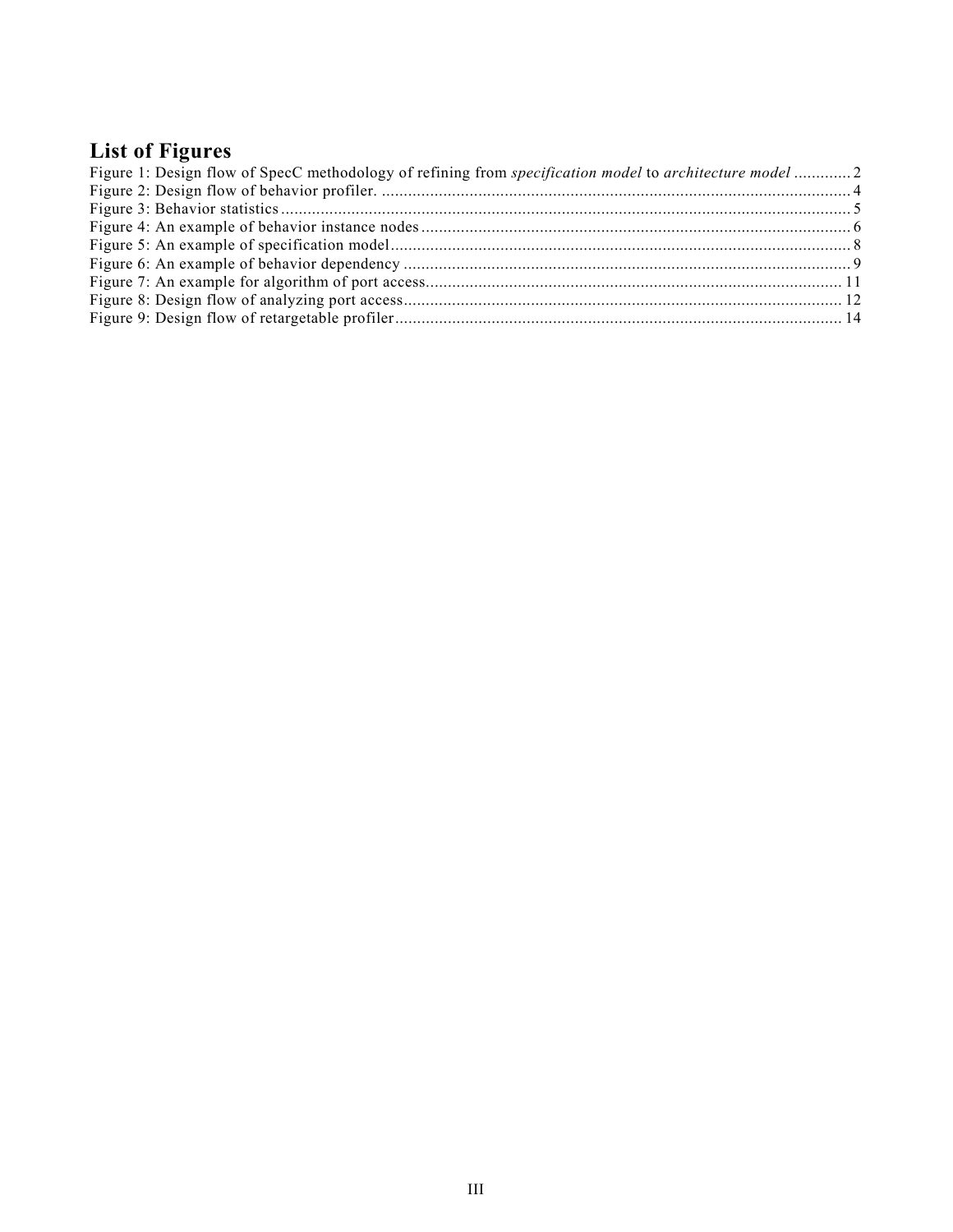## Introduction of Design-Oriented Profiler of SpecC Language

**Lukai Cai, Daniel Gajski** Center for Embedded Computer System University of California, Irvine Irvine, CA 92697

> communication and computation independently, therefore limiting the usage for partitioning.

c) They only consider the sequential execution of functions, without considering the parallel execution.

*Code\_oriented profilers* work well when evaluating the specification executed on the processor supported by profiling tools. However, because SoC design incorporates at least a programmable processor, an onchip memory, and an accelerating function unit implemented in hardware [11], the *code-oriented profilers* cannot generate all the information required by SoC design. For example, functions of specification can be implemented in any selected processing elements (PEs). If the system components are not Intel Pentium/486/AMD K6/AMD K7 processors, then Codewarrior cannot be used. Furthermore, the traffic throughput between different PEs should be evaluated. The traffic influences not only the performance of system, but also the protocol selecting process. Finally, since PEs can be executed in parallel in SoC, the parallel execution between different functions should be specified.

Since existing profilers cannot provide enough information for SoC design, in the JBIG project, a manual approach of profiling was implemented[\[8\].](#page-19-2) It took 2 months for one person to generate the acceptable profiling results.

To speed up the design process, SpecC profiler, which is a *design-oriented profiler*, is developed. Compared with the *code-oriented profiler*, the *designoriented profiler* provides sufficient profiling results for SoC design. Unlike *code-oriented profiler*, the purpose of *design-oriented profiler* is to help designers to find a good architecture exploration solution by evaluating the performance of specification and design system thus. For example, it can tell designers which function should be implemented in faster PE to achieve better system performance. Also, it can identify which two functions should be implemented in the same PE, to reduce the performance overhead for communication. Thus, with the help of SpecC profiler, designers can make architecture exploration decision more easily.

## Abstract

To start design from higher levels of abstraction and to make an architecture exploration decision at the early stage of design, designers must achieve the characteristics of specification on the higher levels of abstraction. Designers should also estimate the system performance at the higher levels of abstraction to ensure that the implemented system meets design constraints. In this report, SpecC profiler, a designoriented profiler, accomplishes two tasks above, by evaluating the specification model of SpecC language.

## <span id="page-3-0"></span>**1 Introduction**

With the decrease of time to market and the increase of the complexity of design, the design industry has tried to start design from higher levels of abstraction. Using SpecC methodology [1][2], the design process will be smooth and efficient.

However, in the past, our design experiences on JPEG[5][6], GSM vocoder[7], and JBIG[8] projects show the difficulties of getting the satisfactory profiling results for the specification model of SpecC language, from existing profiling tools. The reason for the difficulties is that the existing profiling tools are *code-oriented*; the purpose of these tools is to find the bottleneck of the executed algorithm, thus to optimize the specification of algorithms. The characteristics of these profiling tools are listed below:

- a) They are machine-dependent. For example, DSP 56600 instruction set simulator [9] only provides the cycle timing result of instructions for DSP 56600 processor. Similarly, the hierarchical profilers of Codewarrior[10] only analyzes the performance for Intel Pentium/486/AMD K6/AMD K7 processors.
- b) They only analyze the performance of designs as a whole. They cannot provide characteristics of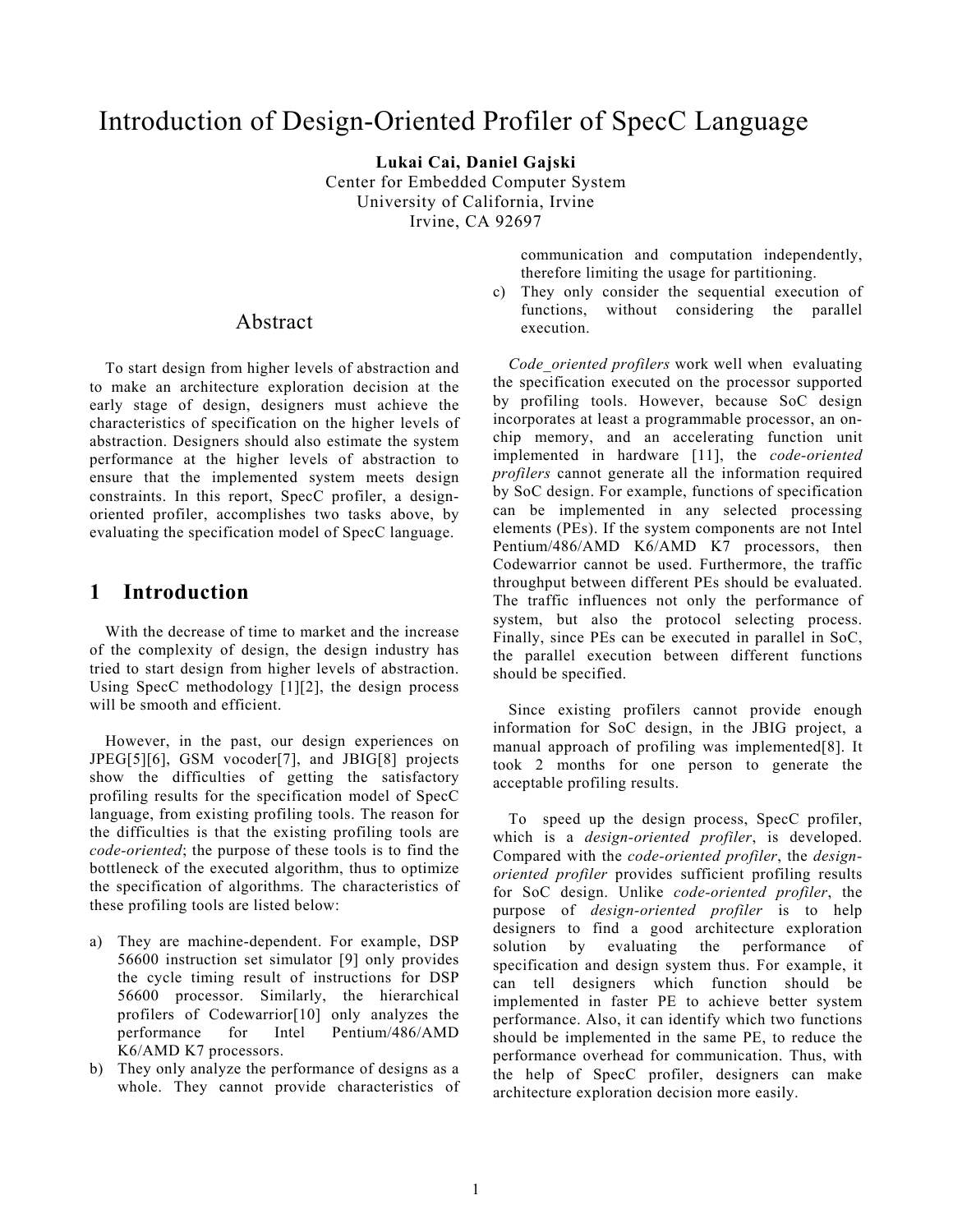<span id="page-4-1"></span>The characteristics of SpecC profilers are.



Figure 1: Design flow of SpecC methodology of refining from *specification model* to *architecture model*

- a) SpecC profiler is a retargetable profiler: it evaluates the characteristics of behaviors executed on any selected PEs. Moreover, it provides profiling results for the cases that different functions of specification are executed on different PEs.
- b) SpecC profiler not only evaluates the characteristics of computation, but also evaluates the characteristics of traffic and the characteristics of memory for each function.
- c) SpecC profiler evaluates the parallel execution among functions as well as evaluates the sequential execution.

SpecC profiler belongs to a set of tools refining the *specification model* into the *architecture model* of SpecC methodology [2].

Currently, SpecC profiler works on *the specification model*. SpecC profiler computes the profiling results based on the number of operations in specification. Therefore it is not really cycle-accurate. However, it is a good start of system design.

This report describes SpecC profiler. In section 2, the overview of SpecC profiler and the design flow of refining *the specification model* into *the architecture model* are introduced. Input and output models of SpecC profiler are introduced in section 3. Two main parts of SpecC profiler, *behavior profiler* and *retargetable profiler,* are described in section 4 and 5 respectively. Finally, Section 6 gives a conclusion.

## <span id="page-4-0"></span>**2 SpecC Profiler**

SpecC profiler works on *the specification model* of SpecC language [1][2]. *The specification model* is the model having the highest level of abstraction. It is an accurate model of the system in terms of pure functionality but does not reflect system structure or timing.

SpecC Profiler consists of two parts: *behavior profiler* and *retargetable profiler*. Figure 1 displays these two parts under SpecC methodology of refining *the specification model* to *the architecture model*.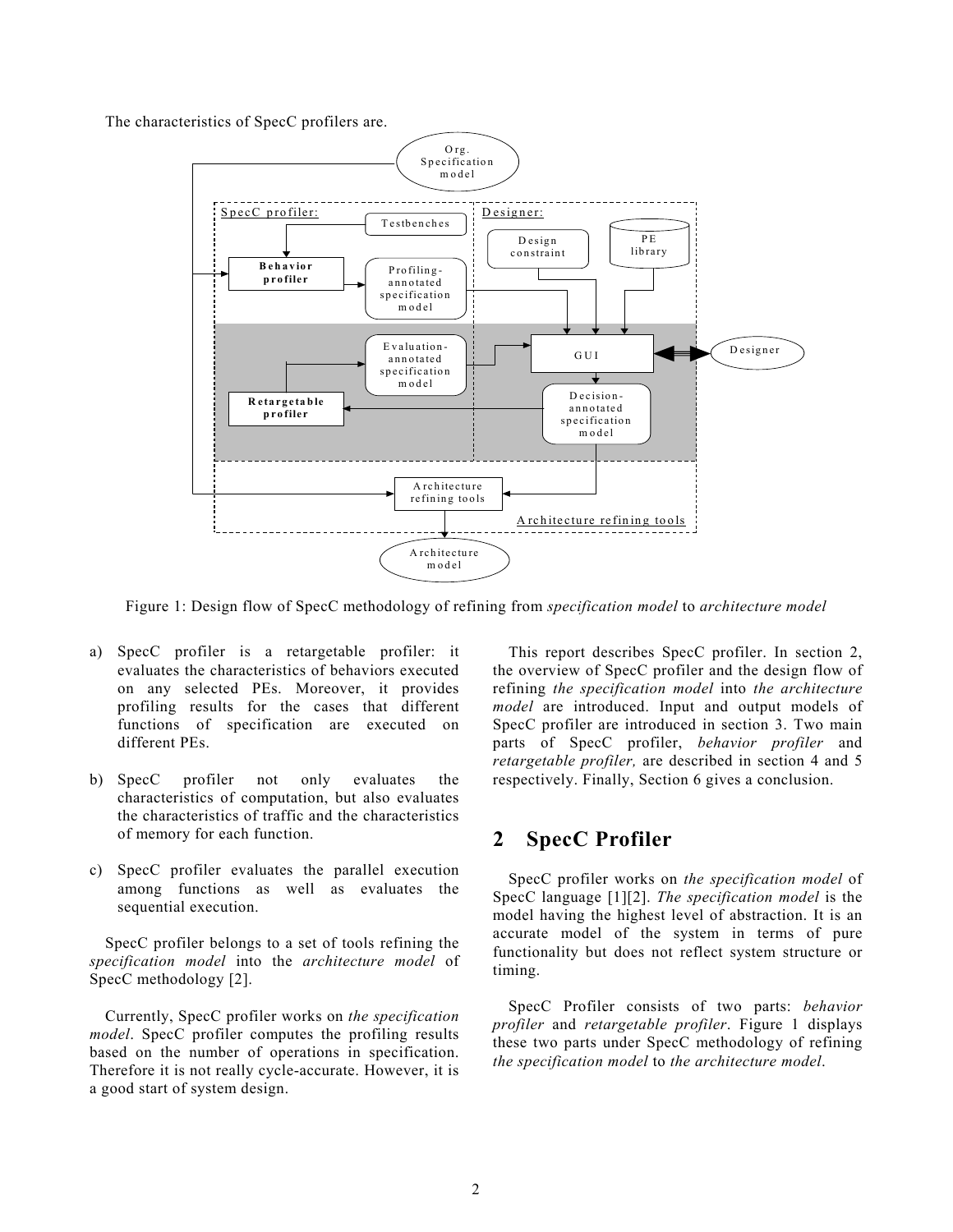At the beginning, designers specify *an original specification model* of SpecC and select executable testbenches. Then *behavior profiler* inserts statements into the *original specification model* to collect execution numbers of basic blocks in specification during simulation-time. After simulating selected testbenches, *behavior profiler* analyzes the specification based on generated execution numbers of basic blocks. *Behavior profiler* creates two sets of results: *behavior statistics*, and *behavior dependency* (In SpecC language, *behavior* is a class that encapsulates related functions and connects to other *behaviors* by its ports). For each behavior, *behavior statistics* contains the execution number of behavior, average execution number of operations per behavior execution, the size of needed memory, and the average traffic per behavior execution. *Behavior dependency* contains calling/called relations and sequence/parallel/parallel executing relations among behaviors. Since *behavior statistics* and *behavior dependency* are not related to the system architecture, they are implementation independent statistics.

*Behavior profiler* annotates *behavior statistics* and *behavior dependency* into *the original specification model* thus produces *the profiling-annotated specification,* which is then sent to GUI. GUI is a graphical user interface that helps designers to comprehend the profiling results by providing graphs of profiling results and to annotate design decisions into the specification automatically [4].

By comprehending *behavior statistics* and *behavior dependency,* designers then make architecture exploration decisions based on their design experiences. The architecture exploration decision making consists of following three steps:

- a) Allocation. Designers select PEs from a PE library to assemble the system architecture.
- b) Partitioning. Designers map behaviors in specification to the selected PEs.
- c) Scheduling. Designers determine the executing relations (parallel/sequential/pipeline) among behaviors.

After designers make architecture exploration decisions, they use GUI to annotate the decisions into *profiled-annotated specification model*. After the annotation, *the decision-annotated specification model* is created.

*Retargetable profiler* reads *the decision-annotated specification model* as input and produces re-profiling statistics. The re-profiling statistics are implementation-dependent statistics based on designers' architecture exploration decisions. The reprofiling statistics include performances of behaviors, and memory sizes of behaviors. *Retargetable profiler* produces *the evaluation-annotation specification model* by annotating re-profiling statistics into *the decision-annotated specification model.*

GUI reads *the evaluation-annotation specification model* and displays the re-profiling statistics to designers. Designers then evaluate whether the performance of design based on the previous design decisions meets design constraints*.* If it does not meet the constraints, designers will make new architecture exploration decisions and reuse *retargetable profiler* to produce new re-profiling statistics*.* The processes of designers' decision making and re-profiling are continued until design constraints are met. This process is shown as the shaded part in [Figure 1.](#page-4-1) As long as the final architecture exploration decisions are made, *the evaluation-annotation specification model* will be sent to the architecture-refining tool, which will refines the specification model into the corresponding architecture model automatically.

In general, with the help of SpecC profiler, designers control the design process and make the architecture exploration decisions based on their design experience. [\[14\]](#page-19-3) describes guidelines of the design process using SpecC profiler and describes design examples of JPEG, JBIG, and Vocoder projects.

Besides the characteristics of SpecC profilers described in Section 1, SpecC profiler has two more advantages.

a) SpecC profiler analyzes *the behavior dependency*, which provides designers more flexibility of scheduling. This part will be illustrated in Section 4.

b) *Behavior profiler* and *retargetable profiler* are independent to each other. During the design process, *behavior profiler* and the design simulation are only executed once. On the other hand, *retargetable profiler* can be executed as many times as needed for different sets of architecture exploration decisions. Since the process of profiling and the specification simulation are slow, and the process of re-profiling is fast, this advantage enables more system alternatives explored during the architecture exploration than traditional methodologies.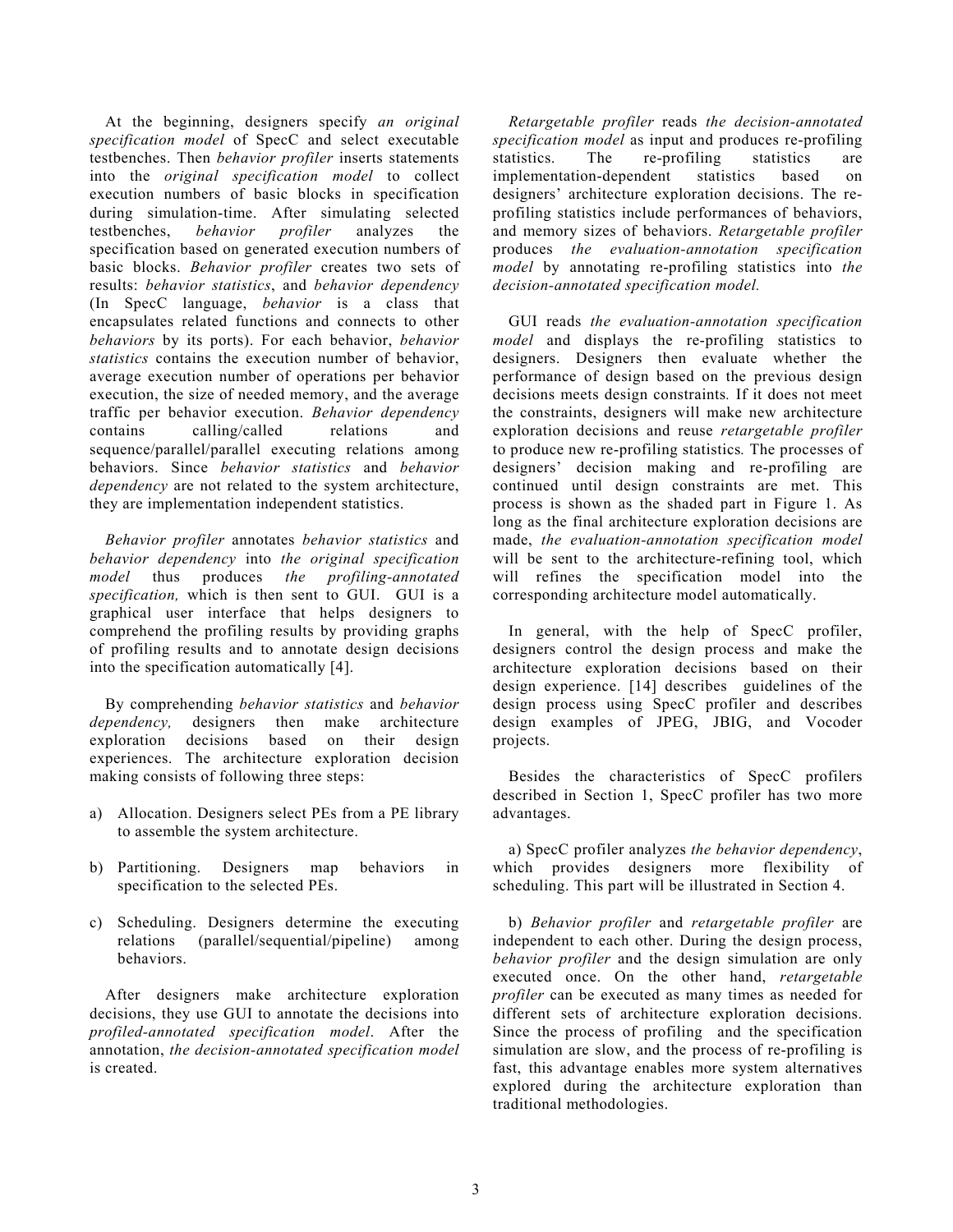## <span id="page-6-0"></span>**3 Input and Output Models of SpecC Profiler**

As shown in Figure 1, there are four specification models: *original specification model, profilingannotated specification model, decision-annotated specification model*, and *evaluation-annotated specification model.* All the specification models are modeled in the format of*.SIR* file, which is the internal representation of SpecC model. Designers can transform *SIR* files to and from *.SC* files by using SpecC compiler [3].

Among these models, *original specification model* and *decision-annotated specification model* are input models of SpecC profiler. *Profiling-annotated model* and *evaluation-annotated specification model* are output models of SpecC profiler. The only differences among these models are annotations. *Original specification model* has no annotation; *profilingannotated specification model* has annotations of *behavior dependency* and *behavior statistic; decisionannotated specification model* has annotations of architecture exploration decisions; *evaluationannotated specification model* has annotations of reprofiling statistics.

As shown in [Figure 1,](#page-4-1) GUI is a graphical user interface that helps designers to comprehend the profiling results by providing graphs of profiling results and to annotate design decisions into the specification automatically [4]. Besides using GUI, designers can also use SpecC profiler's command-line tools to produce textural files containing profiling statistics and to annotate architecture exploration decisions into specification.

## <span id="page-6-1"></span>**4 Behavior Profiler**

#### <span id="page-6-2"></span>**4.1 Design Flow of Behavior Profiler**

Figure 2 shows the design flow *of behavior profiler*.

First of all, the task *instrument for profiling* analyzes *original specification model* and inserts statements into *original specification model* to compute execution numbers of basic blocks during simulation. It produces an internal model *instrumented specification model*, as shown in [Figure 2.](#page-6-3)

By using SpecC compiler, *instrumented specification model* is compiled to an executable file. After designers simulate the executable file with selected testbenches, the instrument result is generated. The instrument result consists of two files, *\_basicblock\_counter.dpr* and *\_funcmem\_counter.dpr.* File *basicblock counter.dpr* contains the execution numbers of basic blocks. File *funcmem counter.dpr* contains the heap size of functions. Based on the instrument result, the task *"behavior statistics analysis*" and the task "*behavior dependency analysis*" analyze *original specification model* and produce *behavior statistics* and *behavior dependency*. Finally, the task "*behavior statistics annotation*" annotates the *behavior statistics* and *behavior dependency* into *original specification model.* This process will produce *profiling-annotated specification model*.

<span id="page-6-3"></span>

Figure 2: Design flow of behavior profiler.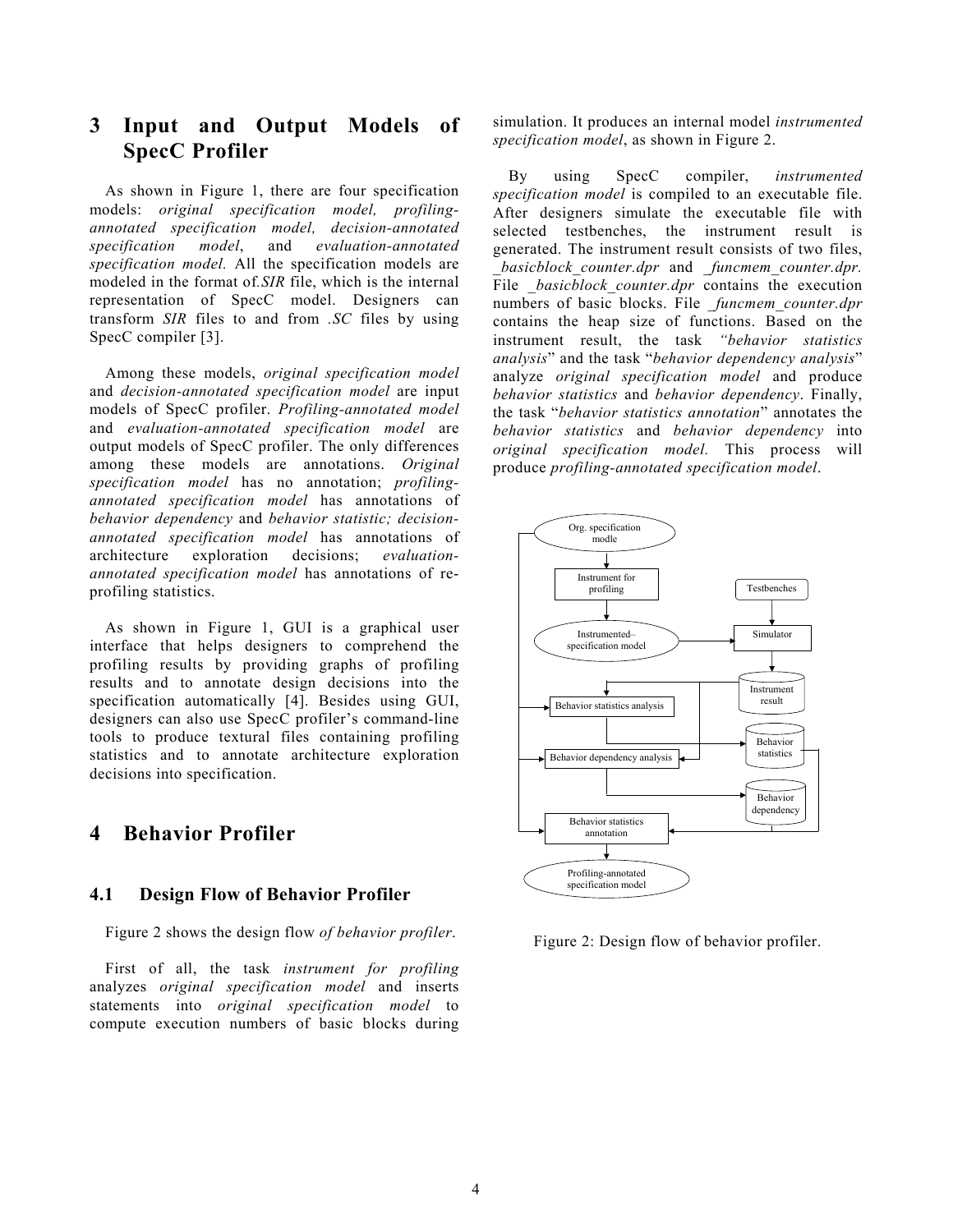<span id="page-7-2"></span>

Figure 3: Behavior statistics

#### <span id="page-7-0"></span>**4.2 Behavior Statistics Description**

For each behavior, *behavior profiler* produces four types of behavior statistics.

- a) The execution number of the behavior.
- b) The average execution number of operations per behavior execution
- c) Average traffic throughput per behavior execution
- d) Behavior storage.

The detailed information about statistics of above four types is displayed in [Figure 3.](#page-7-2)

#### <span id="page-7-1"></span>**4.2.1 The Execution Number of the Behavior**

*Behavior profiler* computes three types of execution numbers of behavior: the execution number of behavior, the execution number of behavior instance, and the execution number of behavior instance node.

First, *behavior* profiler computes the execution number of behavior, which refers to how many times a behavior is executed during simulation. It is used to compute the total execution number of operations of behaviors representing behavior complexity.

Second, *behavior profiler* computes the execution number of behavior instance. Each behavior can contain a number of behavior instances. Different behavior instances of a behavior can be mapped to different PEs during the architecture exploration. Therefore, designers can use the execution number of behavior instance to compute the total execution number of operations of each behavior instance on each PE.

Third, *behavior profiler* computes the execution number of behavior instance nodes. Behavior instance node can be defined in [Figure 4.](#page-8-1) There are three behaviors in [Figure 4\(](#page-8-1)a): behavior X, A, and B. Behavior X contains behavior instance A1 and A2, both of which are the instantiations of behavior A. Similarly, behavior A contains behavior instance B1 and B2, both of which are the instantiations of behavior B. We use a hierarchical calling tree, called *behavior calling tree*, to illustrate these instantiations, as displayed in Figure 4(b). The tree contains seven nodes: X,  $A_1(X)$ ,  $A_2(X)$ ,  $B_1(X_A1)$ ,  $B_2(X_A1)$ ,  $B_1(X \t A2)$ ,  $B_2(X \t A2)$ . For example,  $B_1(X \t A1)$ represents the behavior instance B1 of behavior instance A1 of behavior instance X. We call nodes in the behavior calling tree as *behavior instance nodes.*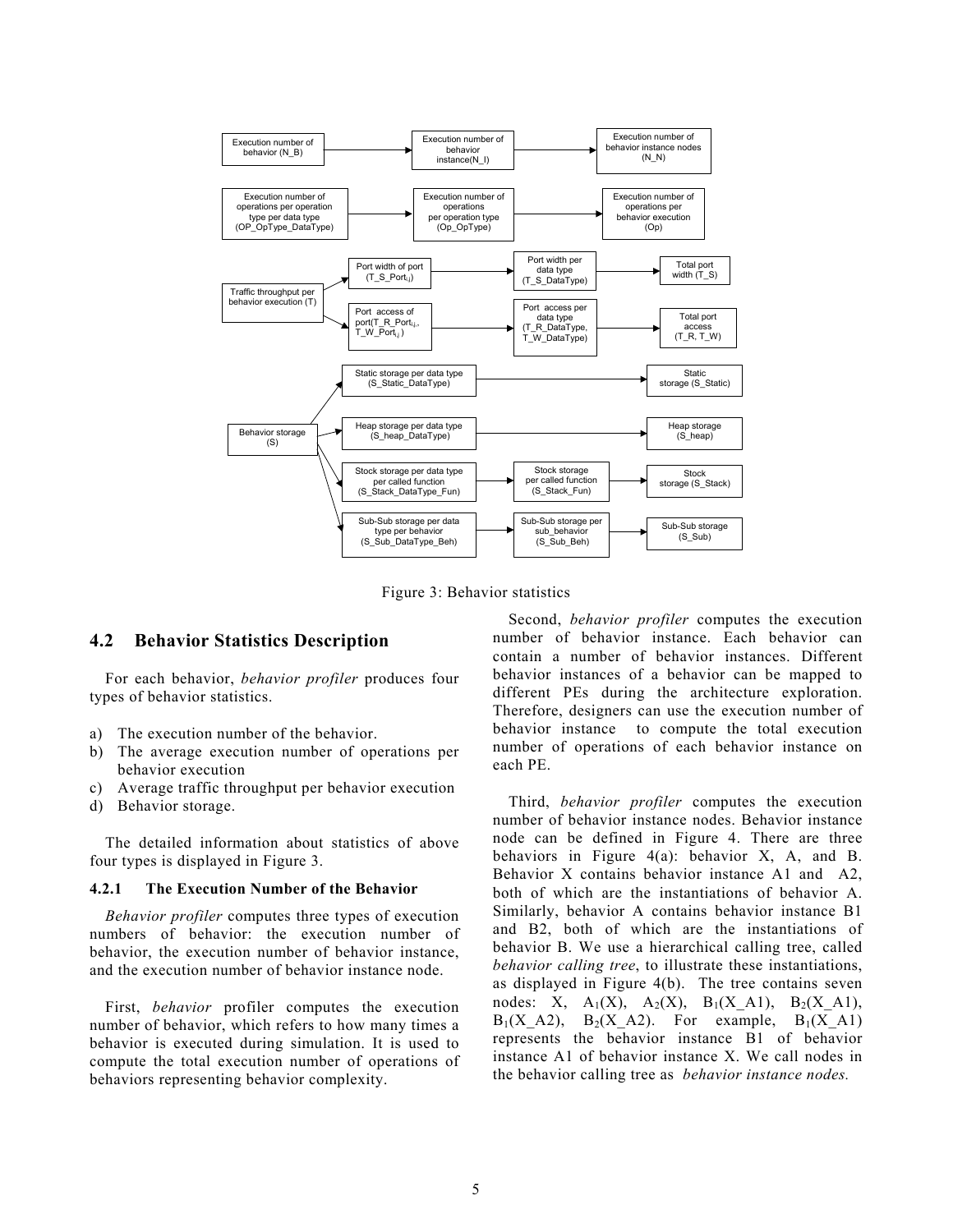The execution number of behavior instance node is useful for the architecture exploration. As shown in Figure 4(c), designers map four *behavior instance node*s to different PEs. If we want to compute the total execution number of operations of *behavior instance node*s based on this partitioning, the execution number *of the behavior instance node*  $B_1(X_A1)$ ,  $B_2(X_A1)$ ,  $B_1(X \text{ A2}), B_2(X \text{ A2})$  is needed.

<span id="page-8-1"></span>

Figure 4: An example of behavior instance nodes

*Behavior profiler* computes three types of execution numbers of behavior by using execution numbers of combinatorial /basic blocks in the specification, which is generated by *instrument for profiling.*

a) The execution number of behavior (*N\_B)*.

For behavior i,  $N_B$ <sub>i</sub> equals to the execution number of the combinatorial block in the specification representing behavior i's main function.

*b)* The execution number of behavior instance( $N$   $I_{i,i}$ :).

If behavior instance j is instantiated in behavior i, *N*  $I_{ij}$  represents the average execution number of behavior instance j per execution of behavior i.

If *N<sub>Bi</sub>* is not equal to zero, and if the basic block containing the calling statement of behavior instance j has executed X times, then

 $N_{\_}I_{i,j} = X / N_{\_}B_i;$ 

If *N\_B<sub>i</sub>* is equal to zero, *N\_I<sub>i,j</sub>* = 0;

c) The execution number of *behavior instance node i*(*N\_Ni)*

*N\_Ni* represents the total execution number of *behavior instance node i*.

*N Ni* can be computed as below:

- i. For the behavior instance node representing Main behavior, *N\_N <sub>Main</sub>* = 1;
- ii. If the parent of behavior instance node A is behavior instance node B, then

<span id="page-8-0"></span>
$$
N\_N_A = N\_N_B * N\_I_{B,A.}
$$

#### **4.2.2 Average Execution Number of Operations**

The average execution number of operations per behavior execution is another essential behavior statistic. In SpecC language, there are 56 operation types and 29 data types. Therefore, the execution number of operations can be calculated hierarchically in three levels. If we use *OpType* to represent a chosen operation type and use *DataType* to represent a chosen data type, these three levels can be defined as:

a) *OP\_OpType\_DataTypei*:

It represents the average execution number of operations for the selected operation type *OpType* and for the selected data type DataType, per behavior i's execution*.*

*Behavior profiler* computes *OP\_OpType\_DataTypei* according to the number of operations in each basic block and the total execution number of each basic block. The number of operations in each basic block per block execution can be directly derived from *original specification model.* It is denoted as *BB OpType DataType<sub>K</sub>*, for the operation type *OpType* and the data type DataType in the basic block k. The *OP\_OpType\_DataTypei* can be computed by

$$
OP\_{OpType\_{DataType_i}
$$
  
=  $\Sigma_K(BB\_{OpType\_{DataType_k}^*$   
(The execution number of basic block k))

b) *OP\_OpTypei:*

It represents the average execution number of operations for selected operation type *OpType* and for all the data types, per behavior i's execution.

$$
OP\_OpType_i = \newline \sum_{DataType} OP\_OpType\_DataType_i.
$$

c) *OP i:*

It represents the average execution number of operations for all operation types and all data types, per behavior i's execution.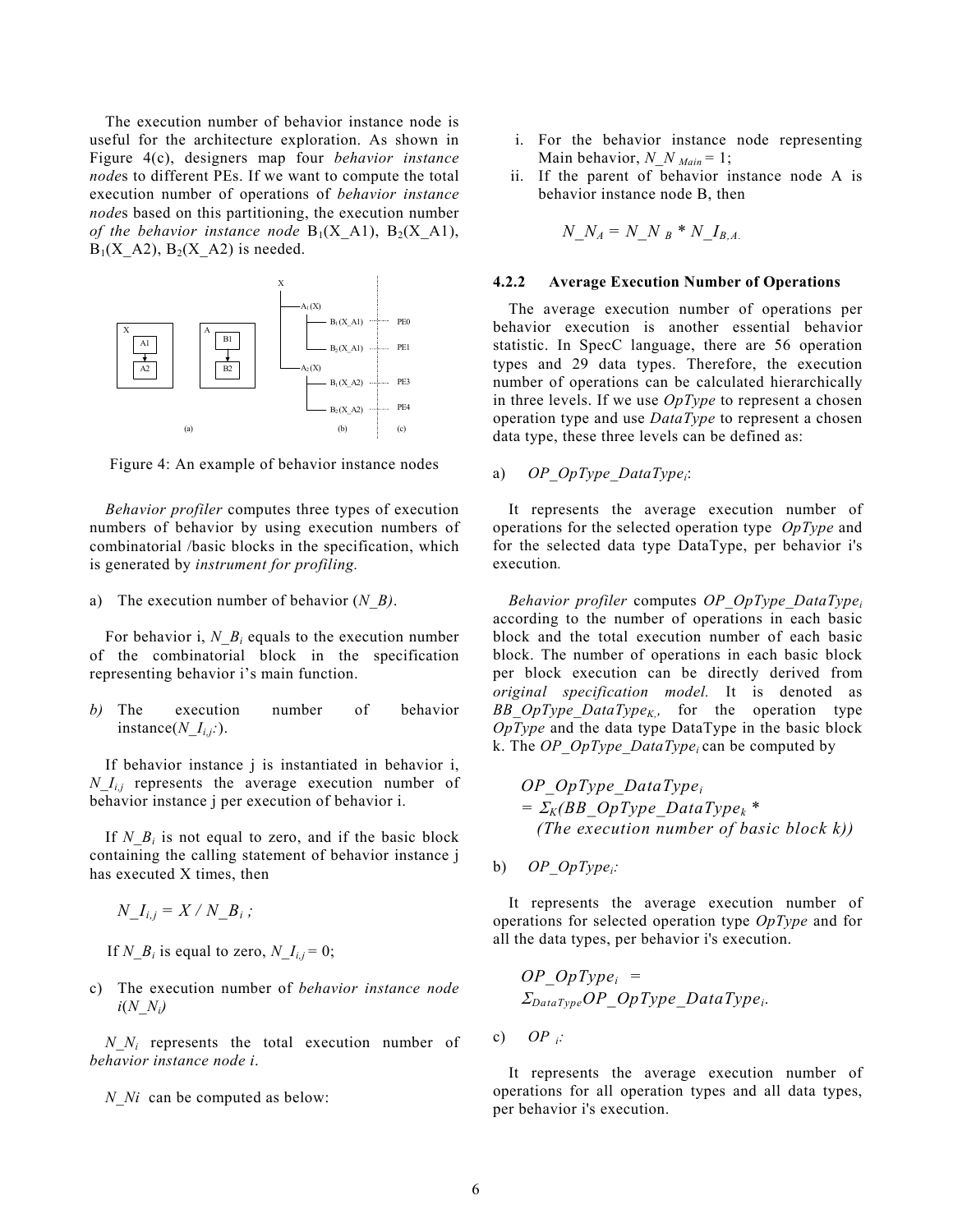$$
OP_i = \Sigma_{OpType} OP\_OpType_i.
$$

Above equations are correct under the assumption that there are no behavior instances and function calls in behaviors. If a behavior contains behavior instances or function calls, then the execution numbers of operations of its behavior instances or called functions should be added to the execution number of operations of this behavior. The algorithm for this case is described in 4.4.1.

#### <span id="page-9-0"></span>**4.2.3 Average Traffic Throughput**

The traffic (T) represents the statistics of behavior communication. SpecC profiler provides two types of traffic: port width and port access:

#### <span id="page-9-1"></span>**4.2.3.1 Port Width**

For a behavior, the port width refers to the bit width of all the behavior ports. It consists of three level statistics:

- a) T\_S\_Port<sub>i,j</sub> represents the bit width of port j of behavior i.
- b) T\_S\_DataType<sub>i</sub>: represents the bit width of all the ports of data type *DataType,* of behavior i.
- c) T  $S_i$  represents the bit width of all the ports of behavior i.

$$
T_{\_}S_i = \Sigma_{DataType} T_{\_}S_{\_}DataType_i
$$
  
=  $\Sigma_j T_{\_}S_{\_}Port_{i,j}$ 

*Behavior profiler* computes port width by directly analyzing *original specification model.*

#### <span id="page-9-2"></span>**4.2.3.2 Port Access.**

Port access refers to the average access number of behavior ports per behavior execution. The port accesses consist of read access and write access. For example, if x is a port of behavior, executing " $x = x$ +x" once includes two read accesses and one write access.

Similar to port width, port access consists of three levels:

a) *T\_R\_Port<sub>i,j</sub>* represents the average number of read access for port j of behavior i, per behavior i's execution.

*T\_W\_Porti,j* represents the average number of write access for port j of behavior i, per behavior i's execution.

b) *T\_R\_DataType<sub>i</sub>* represents the read access of all the ports whose data type is *DataType,,* of behavior i, per behavior i's execution.

*T\_W\_DataTypei* represents the write access of all the ports whose data type is *DataType,,* of behavior i, per behavior i's execution.

c) *T\_R<sub>i</sub>* represents the read access of all the ports of behavior i, per behavior i's execution.

T\_*Wi* represents the write access of all the ports of behavior i, per behavior i's execution.

The approach of getting port access will be illustrated in [4.4.2.](#page-13-0)

Besides communicating through ports, behaviors also can communicate through their channels. The concept of channel is defined in [1]. A behavior uses a channel in terms of function calls. For example, if a behavior reads data from channel A and saves it into local variable b, then the behavior constains the statement  $b = A$ *receive()*. On the other hand, if a behavior writes a value of variable b into the channel A, then the behavior includes the statement *A.send(b).*

*Behavior profiler* computes the total number of argument access of channel functions as the read access. *Behavior profiler* computes the total execution number of channel functions having return value as the write access.

A limitation of traffic throughput computation is that traffic through ports of pointer types cannot be evaluated accurately.

#### <span id="page-9-3"></span>**4.2.4 Size of Behavior Storage**

There are four types of storage: static storage, stack storage, heap storage, and sub\_behavior storage.

#### <span id="page-9-4"></span>**4.2.4.1 Static Storage**

For a behavior, the static storage consists of variables defined in the behavior but outside any functions, variables defined in the main function of behavior, and behavior's ports. When a behavior is executed, the static storage must be allocated and the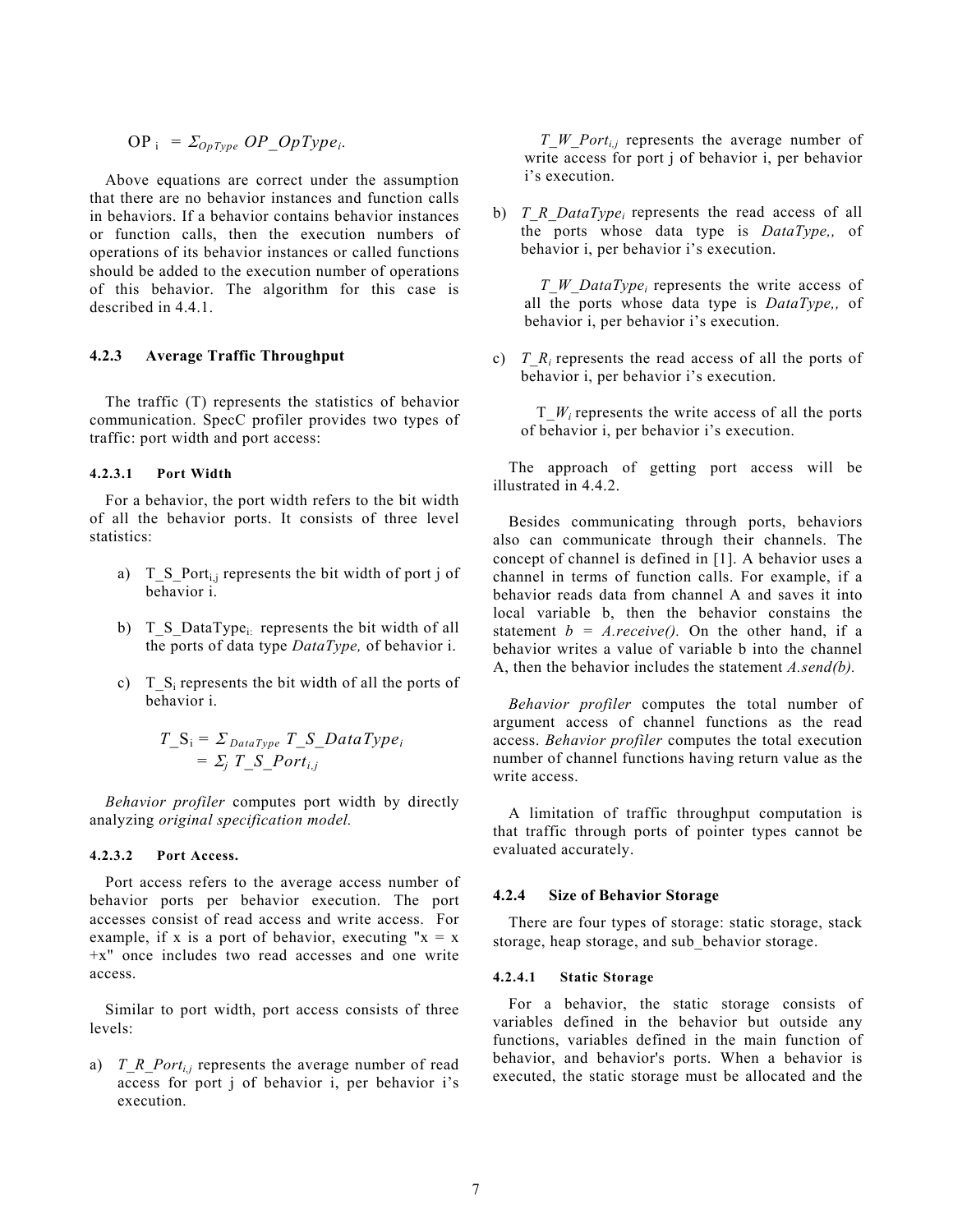size of static storage will not be changed during behavior execution.

Static storage consists of two levels:

- *a) S\_Static\_DataTypei* represents the total amount of the static storage for data type *DataType* of behavior i.
- *b*) *S Static<sub>i</sub>* represents the total amount of the static storage of all the data types of behavior i.

$$
S\_Static_i = \sum_{DataType} S\_Static\_DataType_i
$$

For examples in Figure 5,

*S\_Static<sub>Parent</sub>* =sizeof(A) +sizeof(B) + sizeof(C) +sizeof(\*D).

*Behavior profiler* computes static storage by directly analyzing *original specification model.*

#### <span id="page-10-0"></span>**4.2.4.2 Heap Storage**

The heap storage refers to storage allocated by "malloc" statements and freed by "free" statements.

In this project, heap storage contains two levels:

- a) *S\_Heap\_DataTypei* represents the total amount of the heap storage for data type *DataType* of behavior i.
- b) *S\_Heapi* represents the total amount of the heap storage of all the data types of behavior i.

$$
S_{\_}Heap_i = \Sigma_{\_DataType} S_{\_}Heap_{\_DataType_i}
$$

For the example in Figure  $5$ ,  $S_H =$  Heap<sub>Parent</sub> = sizeof(D).

Unlike static storage, *Behavior profiler* computes heap storage based on instrument result *\_funcmem\_counter.dpr* described in [4.1.](#page-6-2)

#### <span id="page-10-1"></span>**4.2.4.3 Stack Storage**

The stack storage is the first hierarchical storage concerned. It refers to the storage used in called functions of behaviors. The storage of function contains function's local variables, function's stack storage and function's parameters. Since all the functions are called sequentially in behavior, only currently called function storage is needed at a time during simulation. Therefore, we use the maximum storage of called functions as the behavior stack storage.

<span id="page-10-2"></span>



The stack storage of behavior contains three levels:

- *a) S\_Stack\_DataType\_Funi,j* represents the total amount of storage for data type *DataType* of called function j of behavior i.
- *b) S Stack Fun<sub>ij</sub>* represents the total amount of the storage of called function j of behavior i.

*S\_Stack\_Funi,j =* <sup>Σ</sup> *DataType S\_Stack\_DataType\_Funci,j*

*c) S\_Stack* represents the largest *S\_Stack\_Funi* of all the called functions, of behavior i.

*S\_Stack<sub>i</sub>* =  $Max_i(S$  *Stack Fun<sub>i,j</sub>)* 

In the example in Figure 5,

*S\_Stackparent*  $=$  Max ( S Stack Fun parent, F1, S Stack Fun parent, F2 )  $= S_S$ Stack\_Fun <sub>parent, F1</sub>  $=$  sizeof(E) + sizeof(L) + S Stack Fun parent. F0  $=$  sizeof(E) + sizeof(L) + sizeof(X).

*Behavior profiler* computes stack storage by hierarchically analyzing *original specification model.*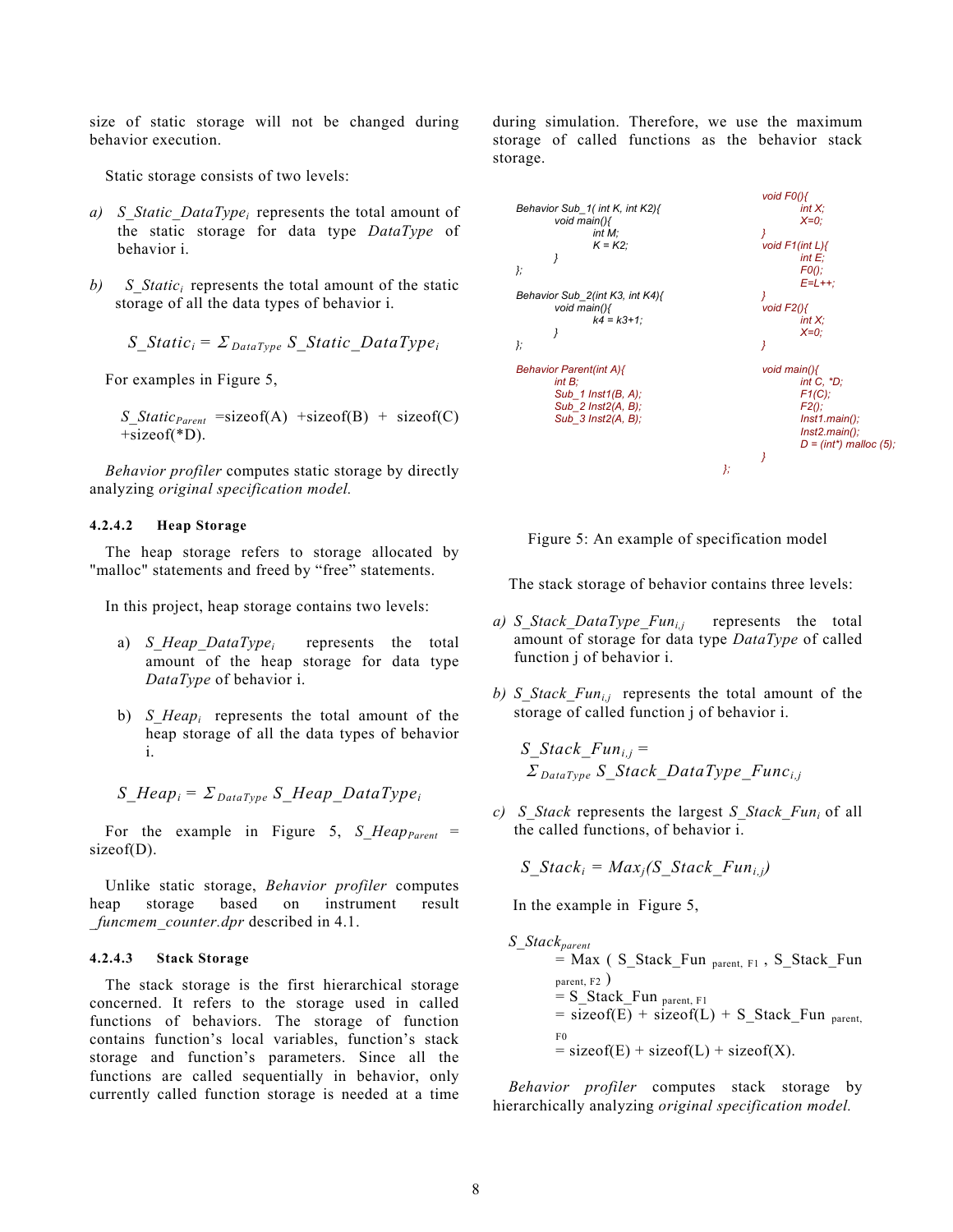#### <span id="page-11-0"></span>**4.2.4.4 Sub\_Behavior Storage**

Sub behavior storage is the second hierarchical storage concerned. Unlike stack storage, two behavior instances can be executed in parallel. Thus sub\_behavior storage is defined as the sum of the storage of its sub\_behavior instances. The storage of sub behavior instance contains instance's static, stack, heap, and sub behavior storage.

Sub behavior storage contains three levels:

- a) *S\_Sub\_DataType\_Behi,j* represents the total amount of the sub-behavior storage for data type *DataType* of sub\_behavior instantiation j of behavior i.
- *b) S\_Sub\_Behi* represents the total amount of the sub-behavior storage of sub\_behavior instantiation j of behavior i.

*S Sub*  $Beh_{i,j} =$ <sup>Σ</sup> *DataType S\_Sub\_DataType\_Behi,j*

*c) S*  $Sub_i$  represents the total amount of the subbehavior storage of behavior i.

$$
S\_Sub_i = Sum_j(S\_Sub\_Beh_{i,j})
$$

For the example in Figure 5,

*S*  $Sub_{Parent} = S_Sub_Beh_{Sub_1} + S_Sub_Beh_{Sub_2}$  = *sizeof (K) + sizeof(K2) +sizeof (K3) +sizeof (K4).*

Similar to stack storage, *behavior profiler* computes sub\_behavior storage by hierarchically analyzing *original specification model.*

#### <span id="page-11-1"></span>**4.3 Behavior Dependency Analysis**

Besides the *behavior statistics*, relations of behaviors are also very useful for making design decisions. For example, if there is no traffic between behavior D and E as shown in Figure  $6(a)$ , then the behavior D and E can be executed in parallel instead of in sequential, as shown in Figure 6(b). It will improve the performance.

*Behavior profiler* computes two types of behavior dependencies: *calling dependency* and *data dependency*. *Calling dependency* analyzes the called/calling relations of behaviors; *data dependency* analyzes the traffic between behaviors.

*Behavior profiler* computes *behavior dependency* by hierarchically analyzing *original specification model* and by analyzing port access statistics.

<span id="page-11-4"></span>

Figure 6: An example of behavior dependency

#### **4.3.1 Calling Dependency Analysis.**

<span id="page-11-2"></span>Calling dependency contains two parts:

- (a) Parent behavior.
- (b) Children behaviors and their execution relations.

For example, in Figure 6(a), Behavior A does not have any parent behavior. The children behaviors and their execution relations of behavior A can be described as  $(B \parallel C)$   $\geq D \geq E$ , while "B  $\parallel C$ " represents parallel execution between behavior B and behavior C.  $"D \rightharpoonup E"$  represents D and E are executed sequentially and E is executed after D.

#### <span id="page-11-3"></span>**4.3.2 Data Dependency Analysis.**

Data dependency represents the traffic between behavior instances. In the example in Figure 6, traffic between behavior instance B and C represents the data dependency of B and C.

The behavior instances are communicated through their ports. There are two ways to connect ports of behavior instances. First, the ports are connected through the global variables/channels defined in their parent behavior. For example, in Figure 5, variable B of behavior *Parent* connects behavior instance *Inst1* and behavior instance *Inst2*. We call these variables of parent behavior as *connected variables*. Second, the ports of behavior instances are connected through ports of their parent behavior. For example, in [Figure](#page-10-2) [5](#page-10-2), port A of behavior *Parent* connects behavior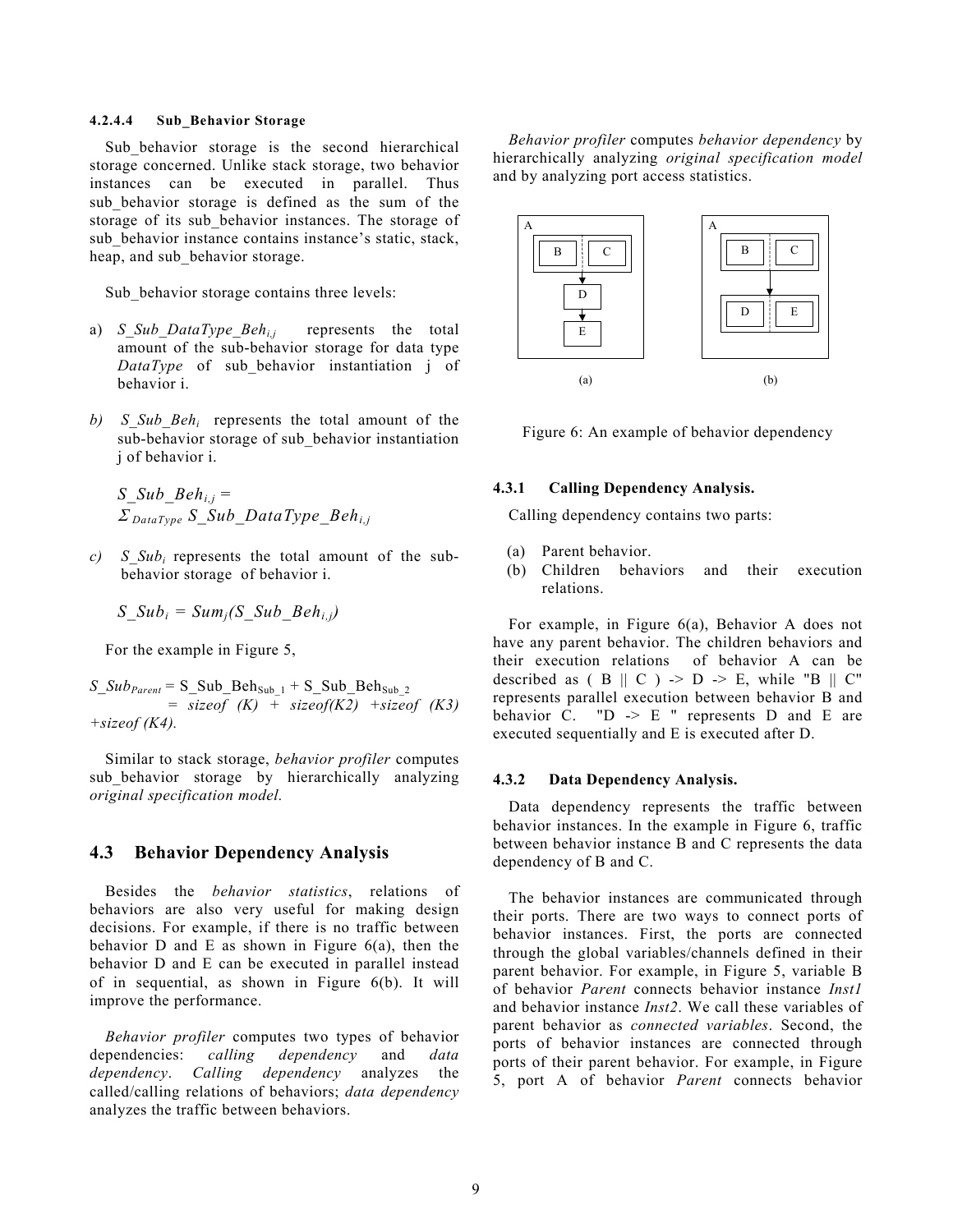instance *Inst1* and behavior instance *Inst2*. We called these ports of parent behaviors as connected ports.

The port-to-port traffic is called based on following equations.

a) T\_CV<sub>k,i,j</sub>/T\_CP<sub>k,i,j</sub>

*T\_CV<sub>k,i,j</sub> = Max(T\_R\_Port<sub>i, Map(i,k)* ,</sub>  $T_{\_W\_Port_{i, Map(i,k)}}$  +  $Max(T_{\_W\_Port_{i,k}})$  $Map(i,k)$ ,  $T$ <sup>R</sup>  $Port_{i, Map(i,k)}$  );

 $T\_CP_{k,i,j} = Max(T\_R\_Port_{i, Map(i,k)}$ , *T\_W\_Port<sub>i, Map(j,k) ) + Max(T\_W\_Port<sub>i,</sub>*</sub>  $Map(i,k)$ ,  $T_R$ *Port<sub>i, Map(j,k)*)</sub>

 $T_CV_{k,i,j}/T_CP_{k,i,j}$  represents the total amount of traffic through connected variable/port k, between behavior instance i and j. Map(i, k) represents the port of behavior i that is mapped to connected variable/port k. For example, in Figure 5, for connected port A of behavior Parent, Map(Inst2, A) is port K3. *T\_R\_Port* and *T\_W\_Port* is the read and write access of port described in 4.2.3.2. For the traffic between behavior instance i and j through connected variable/ports, the read access of mapped port in i may not equal to the write access of mapped port in j. Therefore, the maximum of the read access of the mapped port in i and the write access of the mapped port in j is added with the maximum of the write access of the mapped port in j and the write access of the mapped port in i, to generate  $TCV_k/TCP_k$ 

For example, in behavior Parent of Figure 5,

 $T_CV_{A,Inst1,Inst2}$  =  $Max(T_R_Port_{Inst1, K2}$ ,  $T_W_Port_{Inst2, K3}$  ) +  $Max(T_W_Port_{Inst, K2, K3})$ T\_R\_Port $I_{Inst2, K3}$  ).

b) T\_CP  $_{\rm i}$ j/T\_CV  $_{\rm ii}$ 

$$
T\_CP_{i,j} = \Sigma_k T\_CP_{k,i,j}
$$
  

$$
T\_CV_{i,j} = \Sigma_k T\_CV_{k,i,j}
$$

 $T_C$ P <sub>i,j</sub> $T_C$ V <sub>i,j</sub> represents the total amount of traffic for all the connected variables/ports between behavior instance i and behavior instance j.

c)  $T_BB_{i,j}$ 

$$
T\_BB_{i,j} = T\_CP + T\_CV
$$

 $T$  BB<sub>i,j</sub> represents the total amount of traffic between behavior instance i and j.

 $T_{\perp}BB_{i,j}$  represents the data dependency between behavior instance i and j. If T\_BB<sub>i,j</sub> equals to 0, then the behavior instance i and j are data independent. Otherwise, they are data dependent. Furthermore, the closeness of two behavior instances is represented by the value of  $T_{\_}BB_{i,j}$ 

#### <span id="page-12-0"></span>**4.4 Two Algorithms in Behavior Profiler**

In *behavior profiler,* several algorithms are applied to achieve *behavior statistics.* The complexity of implementing *behavior profiler* comes from the hierarchical analysis of specification. In this section, two algorithms are described. The first algorithm is for recursive function calls. The second one is for port access.

#### <span id="page-12-1"></span>**4.4.1 Algorithm for Recursive Function Calls**

In 4.2.2, we introduce the computing equations for the average execution number of operations without considering function calls. In this section, the algorithm for computing the average execution number of operations considering function calls is described.

There are three types of functions in SpecC language. Local functions are the functions defined inside behaviors; global functions are the functions defined outside behaviors but in specification; library functions are the functions defined in libraries. The local functions of each behavior and can be called recursively. The global functions also can be called recursively.

The average execution number of operations of behavior equals to the average execution number of operations of the main function of behavior. Therefore, after the execution number of the main function of behavior is computed, we get the execution number of operations of behaviors.

We use local functions as our example to illustrate the method of solving recursive-calling problem. In this stage, we ignore library functions and assume the execution numbers of operations of global functions are already computed.

We computed each *OP\_OpType\_DataType* by using following algorithm. To add the execution number of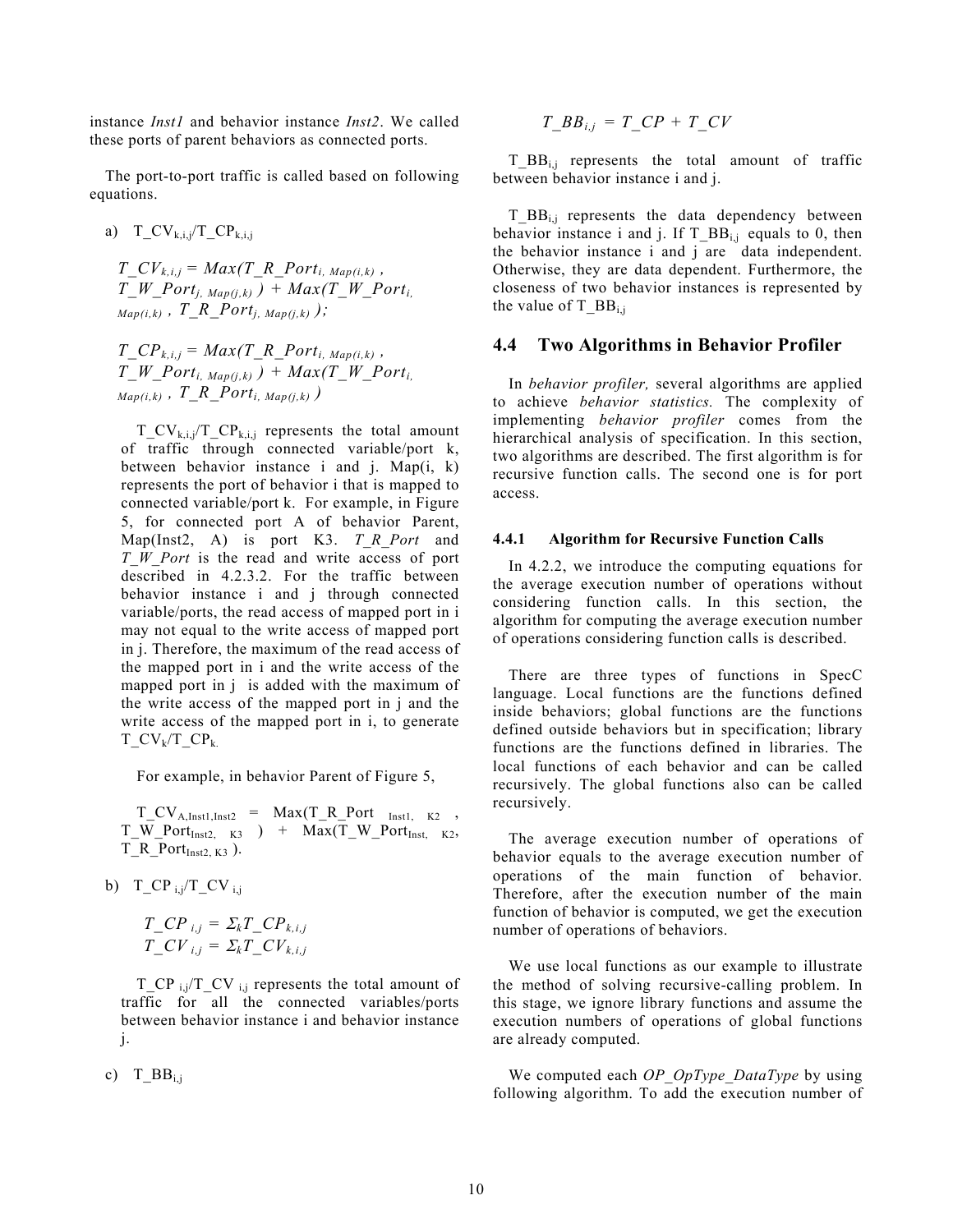operations of called functions into the execution number of operations of calling functions, the following equation is adopted [\[12\]](#page-19-4)

$$
A = C * A + O
$$

A is n-dimensional vector, while its item  $A_i$  is the average number of operations executed by the function i and n is the number of local functions in the behavior, including the main function. C is a square matrix, while  $C_{i,j}$  denotes how many times function i calls function j.  $C_{i,j}$  equals to the execution number of the basic block which contains calling statement of function j in function i divided by the execution number of function j. O is n-dimensional vector.

 $O_i = \sum_k ($  (Op  $B_k$  + <sup>Σ</sup>*iOp\_Global\_Function\_i +*  $\Sigma_l Op$   $Sub_l$ ) \*  $BB_k$ ) / N\_F<sub>i</sub>

 $Op_B_k$  is the number of operations specified in basic block k of function j. Op Global Function is the average execution number of operations of called global functions in basic block k. Op\_Sub is the average execution number of operations in behavior instances in basic block k.  $BB_k$  is execution number of basic block k of function j.  $N_F$  is the execution number of function j, which equals to the execution number of the combinatorial block that represents function j.

The only unknown variable in the system of liner equation \* is the matrix A. Therefore, by solving the equation \*, we achieves the average number of operations for all functions.

The same algorithm can solve the problems of recursive calling for traffic and memories.

#### <span id="page-13-0"></span>**4.4.2 Algorithm of Analyzing Port Access**

When considering hierarchical calls, the port access of behavior consists of two parts: direct access from calling functions of behaviors, and indirect access from called functions and behavior instances.

As shown in Figure 7(a), the main function of behavior Main\_B calls function B and D, while D calls function B and B calls function C. For argument cx1 of function C, there are two read accesses, per C's execution. For argument cx2 of function C, there is one read access, per C's execution. As shown in Figure 7(c), behavior Main\_B's port x, y, and z are bound to argument cx1 and cx2 of called function C. Therefore, the argument access of cx1 and cx2 should be added to

the port access of x, y, z. We call this types of port access *indirect port access*. On the other hand, the statement " $x = y$ " in function C is called direct port access.



(a) Specification

<span id="page-13-1"></span>

(b) Function calling structure (c) Port-argument binding graph

Figure 7: An example for algorithm of port access.

*Behavior profiler* calculates the port access by following steps shown in Figure 8:

a) Build function-calling tree: similar to behavior calling tree in [4.2.1,](#page-7-1) *behavior profiler* builds the function-calling tree, as shown in Figure 7(b). The function-calling tree reflects the called and calling relation between function instance nodes.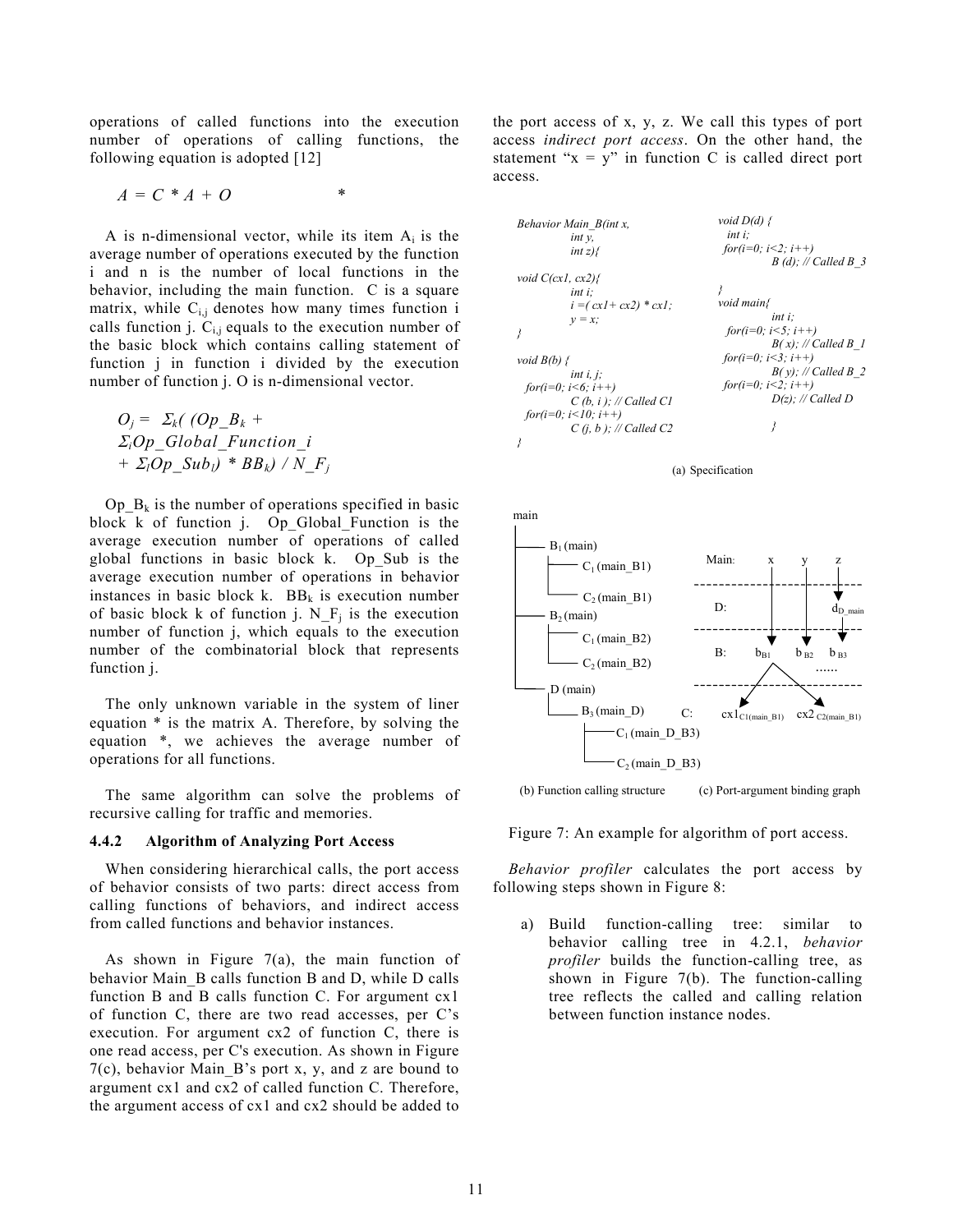<span id="page-14-0"></span>

Figure 8: Design flow of analyzing port access

b) Calculate the execution number of function instance nodes in function-calling tree. Similar to behavior instance nodes in [4.2.1,](#page-7-1) if we define  $F_{I}$  (i,j) as the execution number of called function j per execution of calling function i, and if we define  $F_N(i)$  as the total execution number of function instance node i,

$$
F_N(i) = F_N(j) * F_I(i,j)
$$

For the main function,  $F_N(\text{main}) = 1$ .  $F_{I(i,j)}$  equals to the execution number of the basic block that contains calling statement of function j divided by the execution number of function i.

For example, in Figure 9, the F I(main, B1)  $= 5$ , F I(B1, C1) = 6. Therefore, F N( B1(main) ) = F\_N(main) \* F\_I(main, B1) = 5, F\_N( C1(main B1) ) = F\_N( B1(main) ) \*  $F_I(B1, C1) = 30.$ 

c) Build port-argument binding tree for function instance nodes. The binding information is recorded in the tree if the argument of function instance node is bound to the port of behavior. For example, the port-argument binding tree of specification in Figure 7(a) is

displayed in Figure 7(c). In this binding tree, the argument cx1 of function instance node  $C1$ (main B1) is bound to port x of behavior.

- d) Calculate average argument access for each function. In Figure 7, the average access for argument cx1 of function C is 2 read accesses.
- e) Calculate the direct port access D  $P(i,j)$ , while i refers to function instance node i and j refers to port j.

*D\_P(i,j) = port access(j) per function execution \* F\_N(i)*

In Figure 7, D P( C1(Main B1)  $\mathbf{x}$ ) =  $1(\text{read}) * 30 = 30(\text{read})$ .

f) Calculate the indirect port access, based on port-argument binding tree and functioncalling tree, for each port of behavior.

First, the total amount of argument accesses of function instance node  $D_A(i,k)$  is calculated. I refers to function instance node i and k refers to argument k.

*D\_A(i,k) = argument access(k) per function execution\* F\_N(i)*

The indirect port access is:

$$
I_{\_}P(i, j) = \Sigma_k D_{\_}A(i, k)
$$

for all the argument k bound to port j. For example,  $I_P$ ( C1(main\_B1), x) =  $D_A$ ( C1(main\_B1),  $cx1$ ) = 2(read) \* 30 = 60 (read), since argument cx1 of Main B1 C1 is bound to port x.

g) Calculate the port access from its global function calls and behavior instances, for each port of behavior. Since the SpecC profiler computes the port accesses of child behaviors before computes the port accesses of parent behaviors, the port accesses of behavior instances are already known when computing the port accesses of parent behavior. The argument accesses of global function call are also computed before behavior port access calculation. After binding the ports of behavior to the ports of behavior instances or arguments of global functions, the port access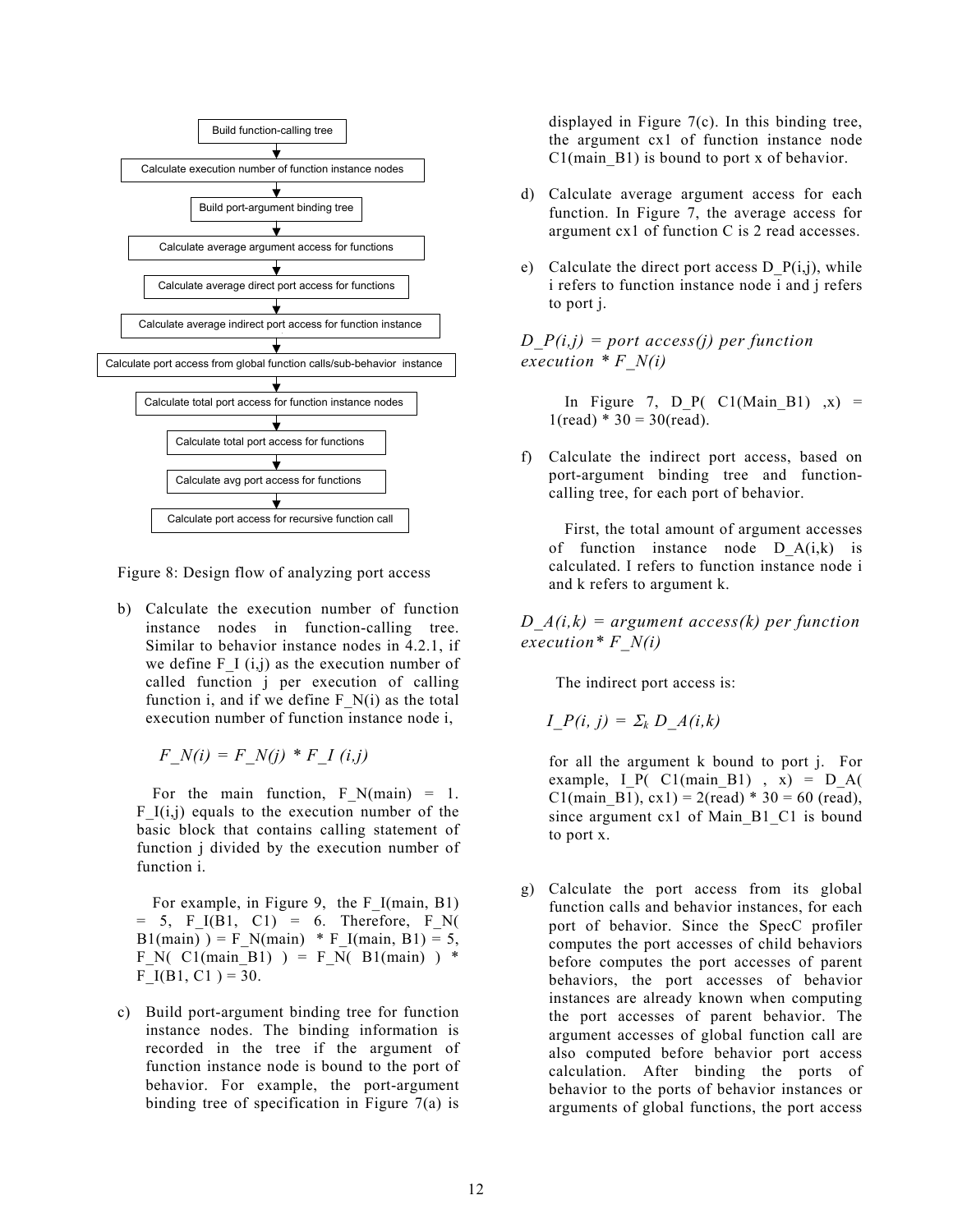from its global function calls and sub\_behavior instances can be derived. We define it as  $G_P(i,j)$ , for function instance node i and port j.

h) Calculate the total port j's accesses for function instance node i FIN  $P(i,j)$ 

$$
FIN_{-}P(i,j) = D_{-}P(i,j) + I_{-}P(i,j) + G_{-}P(i,j).
$$

i) Calculate the port accesses for each function, without considering local function calls.

 $F_P(i,j) = \sum_k FIN_P(k,j)$ 

While k is the function instance node that have function type i. For example, in Figure 7,

 $F P(C) = FIN P(C1(main B1)) + FIN P($ C2(main B1) ) + FIN P( C1(main B2) ) + FIN  $P($  C2(main B2) ) + FIN  $P($  $Cl(main_D_B3)$  ) + FIN\_P( $C2(main_D_B3)$ ) ).

j) Calculate the average port accesses for each function,  $AF$   $P(i, j)$ , without considering local function call.

*AF\_P(i, j) = F\_P(i,j) / F\_F(i)* 

while  $F(F(i))$  is the execution number of function i.

k) Calculate the average port accesses for each function, AF<sub>P(i, j)</sub>, considering local function calls. Algorithm in [4.4.1](#page-12-1) is used to solve this recursive problem.

In the C program, the arguments of data types such as "int" can only be read but not be written. On the other hand, arguments with pointer types can be read and written through pointer access. In *behavior profiler,* we have computed the argument accesses based on this fact.

## <span id="page-15-0"></span>**5 Retargetable Profiler**

#### <span id="page-15-1"></span>**5.1 Design Flow of Retargetable Profiler**

The statistics generated by *behavior profiler* are architecture-independent. Allowing designers to estimate the system performance that reflects architecture exploration decisions, we designed the *retargetable profiler*.

*Retargetable profiler* performs the following tasks

- *a)* After designers map behaviors to PEs, *retargetable profiler* produces the system performance of behaviors.
- *b)* A number of behaviors will be mapped to one PE. All of the behaviors in each PE are executed sequentially. *Retargetable profiler* produces the system performance of PEs based on the statistics of behaviors.
- *c)* The system architecture contains a set PEs. *Retargetable profiler* produces the statistics of the entire system based on the statistics of PEs.

SpecC profiler completely separates *behavior profiler* and *retargetable profiler. Retargetable profiler* only uses the output of *behavior profiler* including *behavior statistics* and *behavior dependency* as its input. It does not directly depend on the simulation. Therefore, the execution time of executing *retargetable profiler* is very fast. For example, the execution time of *behavior profiler* for the vocoder project [7] on Sun Ultra 5 workstation is 68 seconds; the testbench simulation time is 22 seconds; the execution time of *retargetable profiler* is 5 seconds. Since executing *retargetable profiler* computes the system performance, designers can completely change architecture exploration decisions and re-profile the design using *retargetable profiler* in very short time. Thus, more system architectures can be explored.

Figure 9 shows the design flow of *retargetable profiler*, which has been explained in section 1.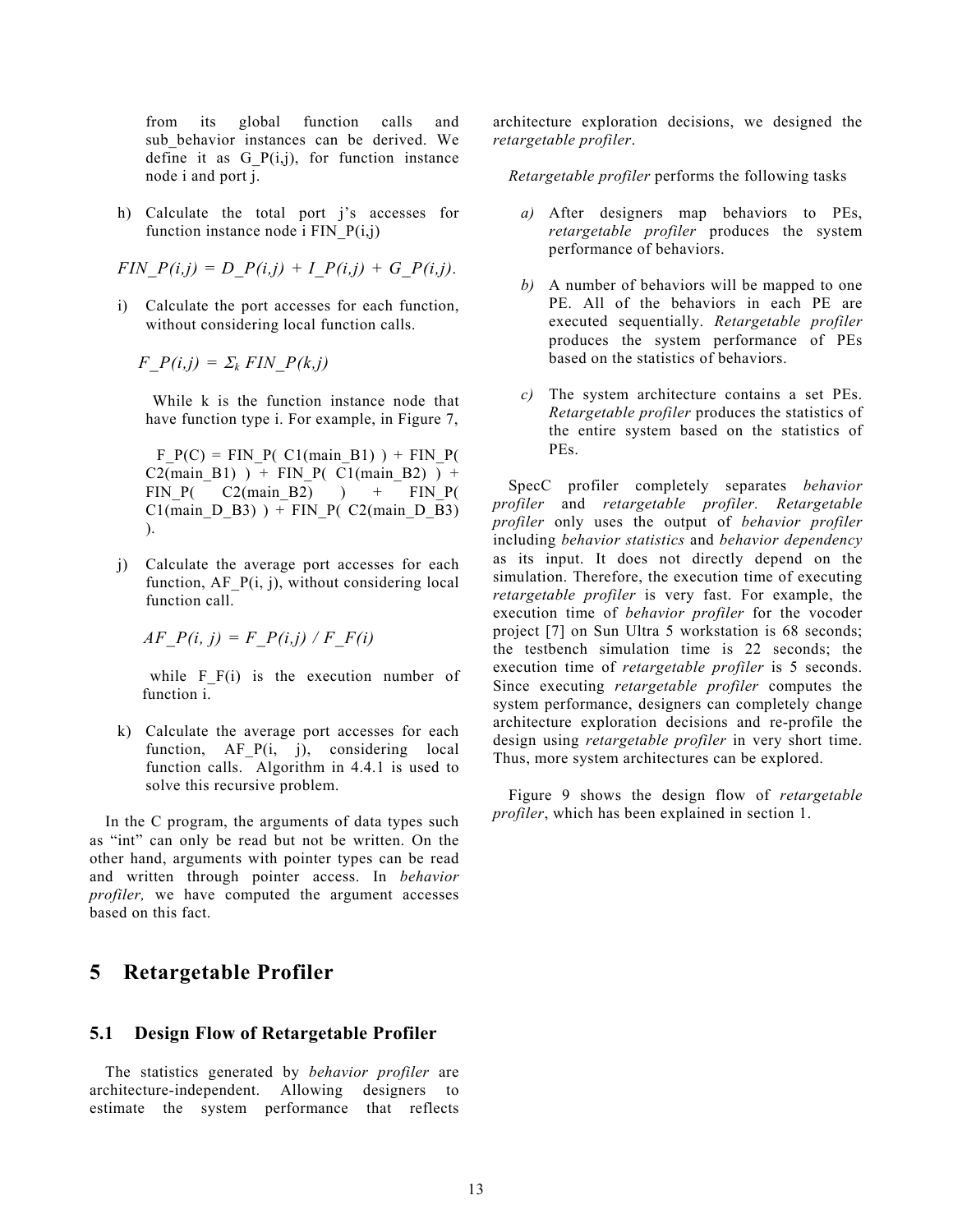<span id="page-16-4"></span>

Figure 9: Design flow of retargetable profiler

#### <span id="page-16-0"></span>**5.2 Weight Table Generation**

Each weight table represents a PE. The items in weight table can be classified to three types: weight for operation, weight for traffic, and weight for memory. The weight for operation is an operation weight for certain operation type and certain data type representing the execution time of that type's operation on the PE. The weight for traffic is a traffic weight for certain data type representing the communication time of that type's data on the PE. The weight for memory is a memory weight for certain data type used representing the required memory size on the PE.

PE can be a custom ASIC, a programmable processor, or an IP. If a PE refers to IP, the IP provider should provide its weight table. If PE refers to custom ASIC, the weight table should be generated by analyzing the ASIC architecture.

If PE refers to a programmable processor, we can develop the weight table by referencing processor manuals and analyzing performance of sample codes [12].

For example, if the SpecC sample code is

$$
\{int c, a; c = a + 123.\}.
$$

After compiling on a selected PE, the target machine code is:

> *{MOVE a, R2; MOVE #123, R1; ADD R1, R2; Move R2, c}*

Then we concluded that each integer identifier or constant contributes one MOVE instruction to the target code, each integer addition contributes one ADD instruction. There is no contribution from assignment.

The data in weight tables can be interpreted in terms of execution time, clock-cycles, number of bits/bytes, or other performance.

#### <span id="page-16-1"></span>**5.3 Output Statistics of Retargetable Profiler**

The statistics of *retargetable profiler* contains computation performance for behavior instance nodes, communication performance for behavior instance nodes, and memory performance for behaviors.

#### <span id="page-16-2"></span>**5.3.1 Computation Performance**

*Retargetable-profiler* computes average computation performance of behavior. The performance can be computed in terms of execution time, clock cycles of execution, or the number of instructions, depending on the meaning of PE weight table. The average computation performance of the behavior can be computed by adding up all of the weighted execution numbers of operations.

There are two types of behaviors, leaf behaviors and combinational behaviors. Leaf behaviors are the behaviors that do not have any behavior instances. Combinatorial behaviors are the behaviors that contains at least one behavior instance.

*Retargetable profiler* computes computation performance of these two types of behaviors separately according to different methods.

#### <span id="page-16-3"></span>**5.3.1.1 Leaf Behavior**

The performance of each leaf behavior contains four levels:

- *a) P\_OpType\_DataTypei = Op\_OpType\_DataTypei \* Weight\_OpType\_DataTypei*
- *b)*  $P \_OpType_i = \sum_{Database} P \_OpType\_DataType_i$
- *c)*  $Avg_{\_}P_i = \Sigma_{OpType}P_{\_}OpType_i$
- *d) Total*  $P_i = Avg \t P_i * N \t N_i$

*Op\_OpType\_DataType*i is the average execution number for operation type *OpType* and data type *DataType*, for behavior i, which is described in 4.2.2.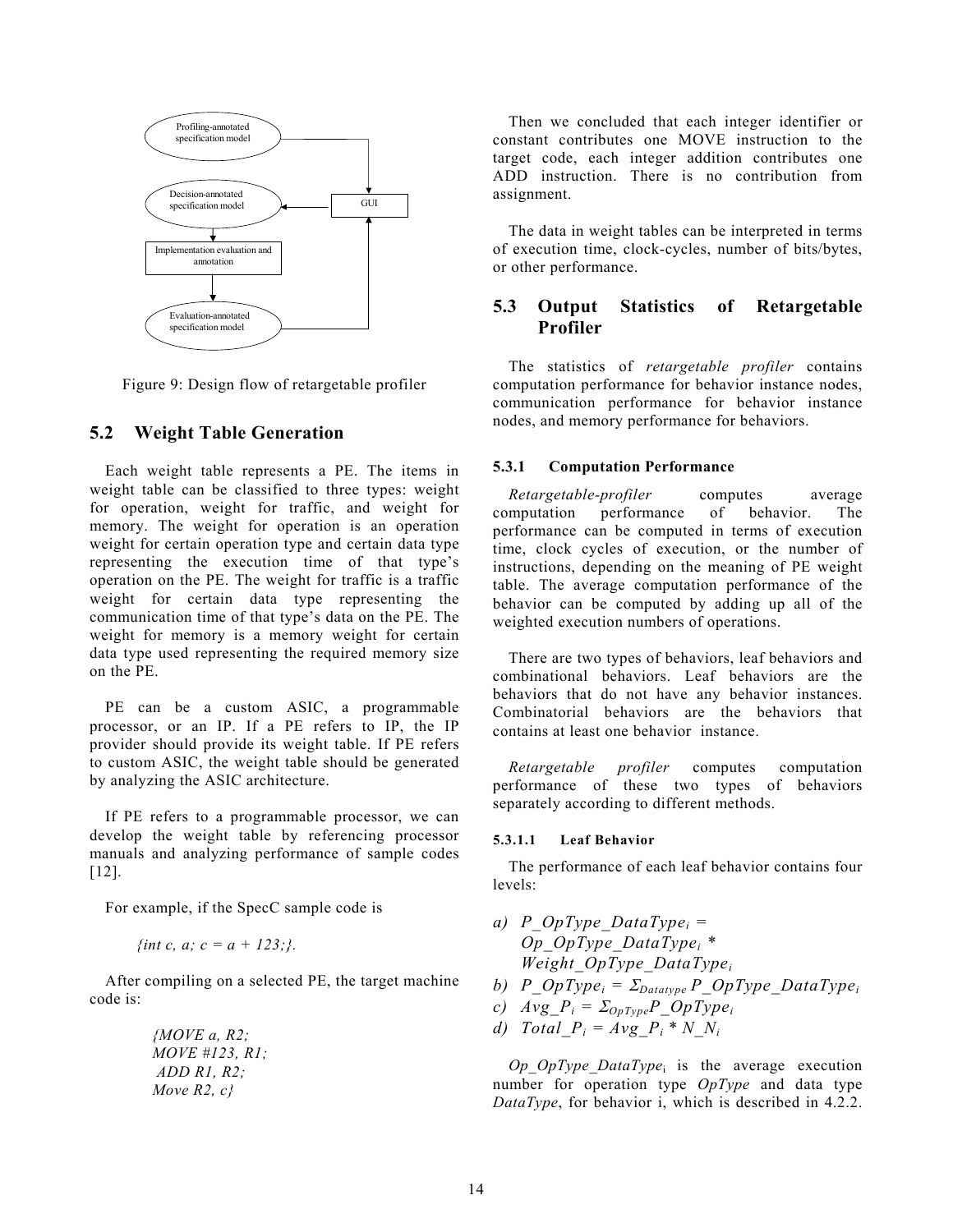The *Weight\_OpType\_DataType*i is the weight for operation type *OpType* and data type *DataType*, for the PE that behavior i is mapped to. *N\_N<sub>i</sub>* is the execution number of the behavior instance node i described in 4.2.1.

The four levels of performance counted are: *P\_OpType\_DataType*<sup>i</sup> represents the average computation performance for operation type *OpType* and data type *DataType* of the behavior i. *P\_OpType*<sup>i</sup> represents the average computation performance for operation type *OpType* and all data types of behavior i. *Avg*<sub>*P*i</sub> represents the average computation performance for all operation types and all data types of behavior i. *Total\_P*<sup>i</sup> represents the total computation performance of behavior instance node i.

#### <span id="page-17-0"></span>**5.3.1.2 Combinatorial Behavior**

The performance of combinatorial behavior i can be calculated as follows:

**if** execution relations (sub behavior) == sequential **then**

 $Total_P_i = \Sigma_{Sub\_beh}(Total_P_{Sub\_beh})$ ;

**else if** execution relations(sub behavior)  $==$  parallel **then**

 $Total_P_i = Max_{Sub_beh}(Total_P_{Sub_beh});$ 

**else if** execution relations(sub behavior)  $==$  pipeline **then**

 $Total_P_i = Pipeline(Total_P<sub>Subbeh</sub>)$ 

**else if** execution relations(sub behavior) ==  $FSM$ **then**

 $Total_P_i = \Sigma_{Sub-beh} (Total_P_{Sub-beh})$ ;

**endif**

Total  $P_{Sub\;beh}$  represents the computation performance of sub\_behavior instances, which has been calculated before calculating the computation performance of behavior i. Pipeline() is the function to calculate the computation performance when behavior instances are executed in a pipeline style.

SpecC profiler also supports the case when the execution relation of behavior instances of behaviors are a mix of sequential, parallel, pipeline, and FSM styles.

Although the computation performance of each PE is not explicitly displayed by behaviors, it is already considered by using weight tables for behaviors. The total computation performance of design can be represented by the performance of Main behavior.

#### <span id="page-17-1"></span>**5.3.2 Communication Performance**

*Retargetable profiler* computes the communication performance for behaviors. The performance is computed in terms of the execution time, clock cycles of execution, or the number of instruction, depending on the meaning of PE weight table. Compared with port width and port access, the amount of traffic is weighted result and it is PE dependent. Based on port width and port access, *retargetable profiler* computes two types of statistics, static communication performance and dynamic communication performance*.*

#### <span id="page-17-2"></span>**5.3.2.1 Static Communication Performance**

In some cases, when a behavior is executed, the data communication only happens twice: before the start of execution and after the end of execution. During the execution, the communicated data will be saved in the local memories. In these cases, the total amount of communication per behavior execution is called average static communication performance. If *C\_S* represents average static computation performance, it can be calculated by equation

$$
C_S_i = 2 * \Sigma_{DataType} (T_S_DataType_i *
$$
  
Weight\_Traffic\_DataType)

T\_*S\_DataTypei* is the port width defined in [4.2.3.1](#page-9-1) and *Weight\_Traffic\_DataType* is the weight of computation for data type *DataType.*

#### <span id="page-17-3"></span>**5.3.2.2 Dynamic Communication Performance**

If the data communication happens whenever ports are accessed, the average communication performance for each execution of behavior i is called average dynamic communication performance, which is represented by  $C$   $D$   $W_i$  and  $C$   $D$   $R_i$ 

 $C\_D\_W_i = \sum_{DataType} (T\_W\_DataType_i *$ *Weight\_Traffic\_DataType)*

*C\_D\_R<sub>i</sub>* =  $\sum_{DataType} (T_R_DataType_i *$ *Weight\_Traffic\_DataType)* 

while T *W* DataType<sub>i</sub> and T *R* DataType<sub>i</sub> are write access and read access defined in [4.2.3.2.](#page-9-2)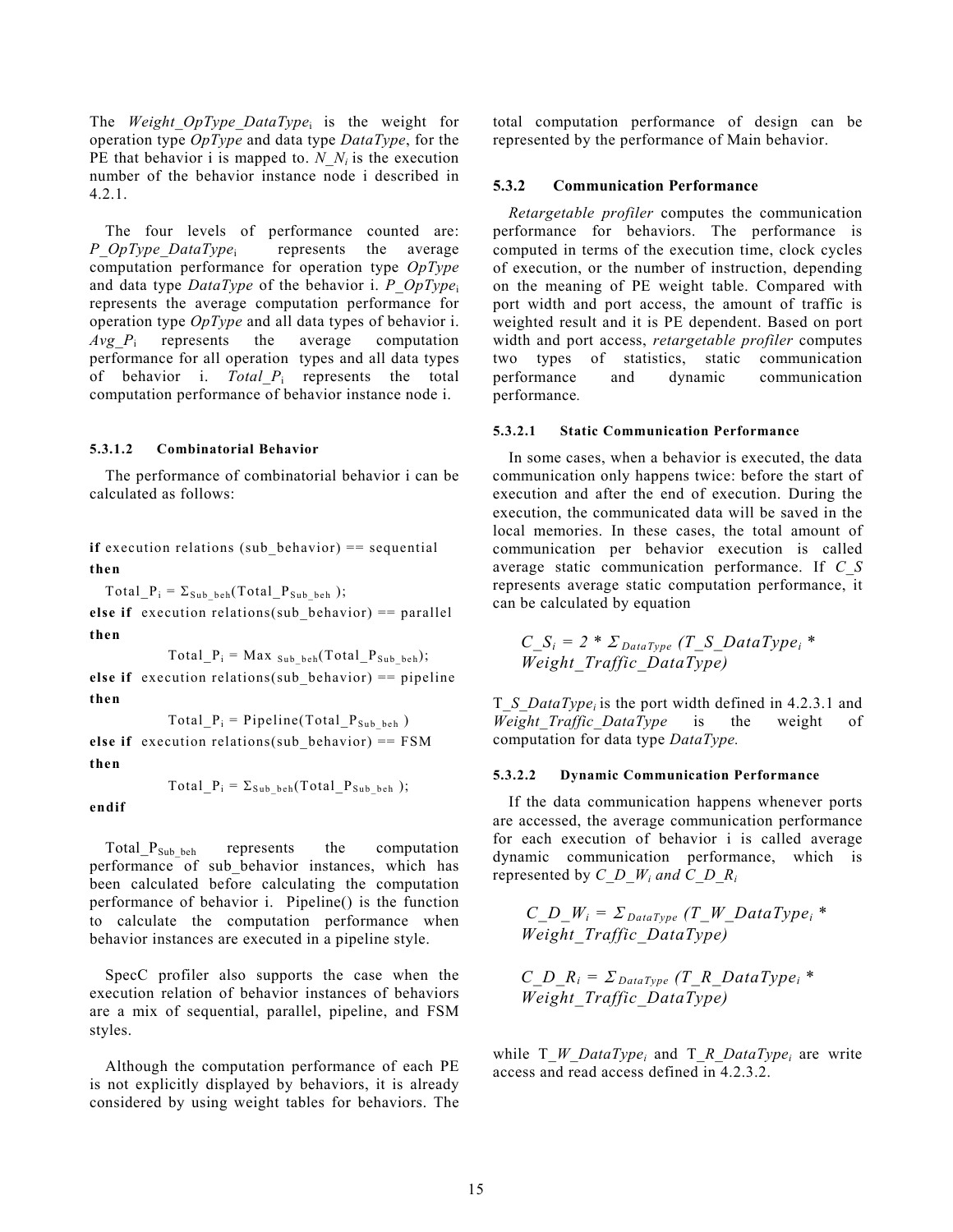#### <span id="page-18-0"></span>**5.3.2.3 Total Communication Performance**

Designers can computes the total communication performance of behavior instance node i using average static communication performance and average dynamic communication performance. For example, if the data communication only happens twice during behavior execution as discussed in 5.3.2.1, then the total communication performance is:

 $C_i = C_S_i * N_N_i$ 

While N<sub>Ni</sub> is the total execution number of behavior instance node i in 4.2.1

On the other hand, if the data communication happens whenever ports are access for each behavior, such as in 5.3.2.2, then the total communication performance is:

<span id="page-18-1"></span>
$$
C_i = (C\_D\_W_i + C\_D\_R_i) * N\_N_i.
$$

#### **5.3.2.4 Communication Performance between Behaviors and PEs**

Besides the communication performance behavior, *retargetable profiler* also computes the average communication performance between two behaviors based on *behavior dependency* and traffic of each behavior.

For example, if behavior D and E are executed sequentially as shown in Figure  $6(a)$ , and D and E communicate through connected ports, then the traffic will exist only when writing D and reading E. The communication performance  $C_{D, E}$  is,

If D, E share a PE, there is no traffic.

If D, E communicate through a global memory:

$$
C_{D.,E.} = N\_N_D * T\_S_{D.} + N\_N_E * T\_R_E,
$$

If D, E communicate through a local memory and The local memory is in D:

$$
C_{D,,E.} = N_{-}N_{E} \cdot T_{-}R_{E}
$$

If the local memory is in E:

$$
C_{D,,E.} = N\_N_D * T\_S_D
$$

*Retargetable profiler* only provides the statics and dynamic communication performance between behaviors. Designers need to compute communication performance between behaviors in case by case.

Designers can compute the communication performance between PEs. The communication performance between PE1 and PE2 is equal to the sum of communication performance between any behavior instance node in PE1 and any behavior instance node in PE2.

#### <span id="page-18-2"></span>**5.3.3 Memory Performance**

Memory performance refers to the required memory size of selected PE.

a) Static memory (M\_Statici)

*M\_Statici =* Σ *DataType (S\_Static\_DataTypei \* Weight\_Memory\_DataType)*

*S\_Static\_DataTypei* is described in [4.2.4.1](#page-9-4) and *Weight\_Memory\_DataType* is the weight of memory for data type *DataType* based on selected PE.

*b*) Heap memory (M Heap i)

$$
M_H = \Sigma_{DataType} (S_H = DataType)^{*}
$$
  
Weight Memory DataType)

*S\_Heap\_DataTypei* is described in [4.2.4.2.](#page-10-0)

*c*) Stack memory (M\_Stack i )

*M\_Stack i =* Σ *DataType (S\_Stack\_DataTypei \* Weight\_Memory\_DataType)*

*S\_Stack\_DataTypei* is described in [4.2.4.3](#page-10-1)

*d*) Sub behavior memory (M\_Sub i)

*M\_Sub i =* Σ *DataType (S\_Sub\_DataTypei \* Weight\_Memory\_DataType)*

- *S\_Sub\_DataTypei* is described in [4.2.4.4.](#page-11-0)
- e) The total memory of behavior  $(M_i)$

$$
M_i = M_{\text{.}}Static_i + M_{\text{.}}Heap_i + M_{\text{.}}Stack_i + M_{\text{.}}Sub_i
$$

f) The total memory of PE  $(M_P_k)$ 

$$
M_{\perp}P_k = Max(M_i)
$$